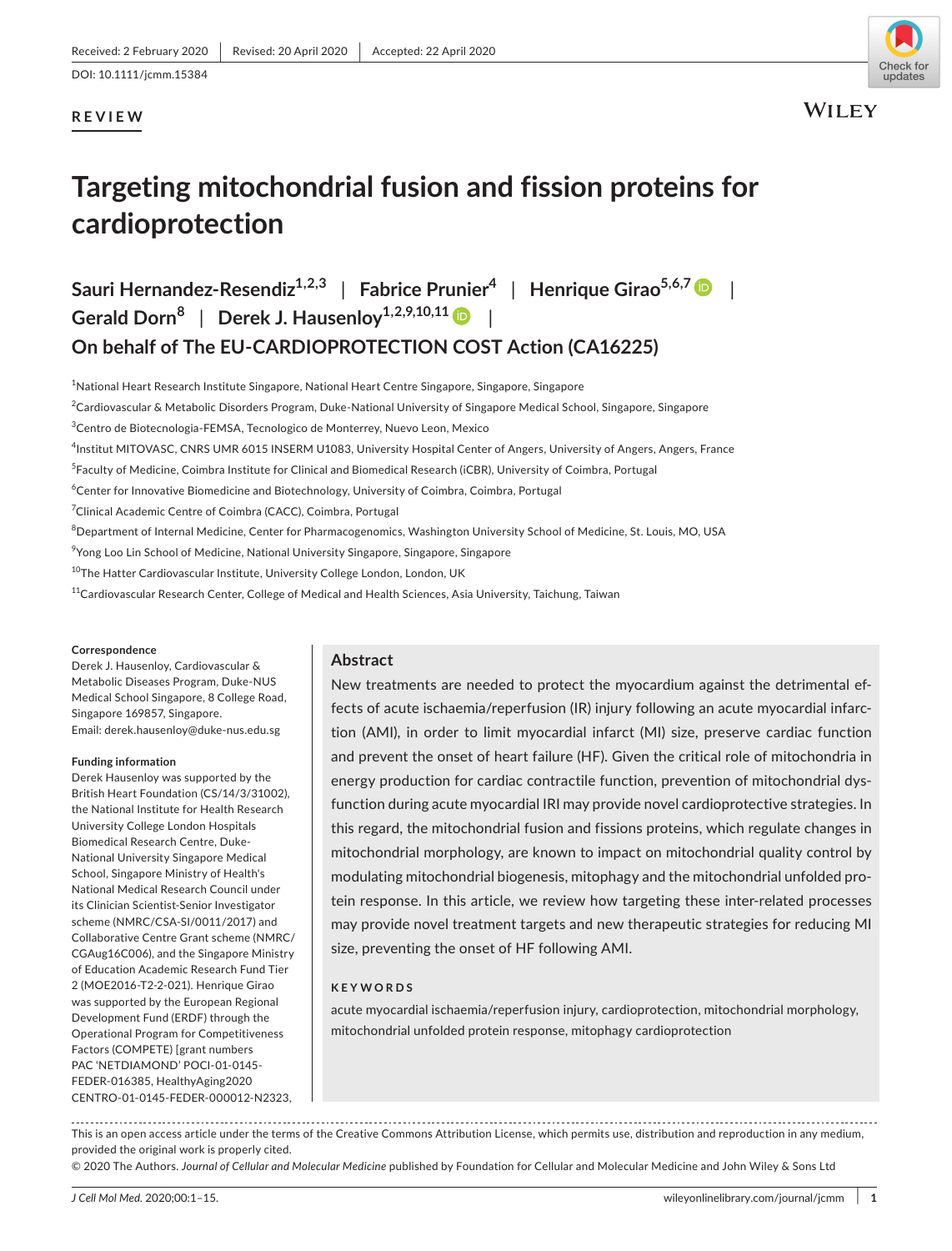POCI-01-0145-FEDER-007440, CENTRO-01-0145-FEDER-032179, CENTRO-01-0145-FEDER-032414 and FCTUID/ NEU/04539/2013 to CNC.IBILI]. Gerald Dorn was supported by NIH R35 HL135736. This article is based upon work from COST Action EU-CARDIOPROTECTION CA16225 supported by COST (European Cooperation in Science and Technology).

### **1** | **INTRODUCTION**

Acute myocardial infarction (AMI) and the heart failure (HF) that can follow are among the leading causes of death and disability worldwide. Although mortality following AMI is on the decline, the prevalence and severity of HF is rising. Therefore, new treatments are required to protect the myocardium against the detrimental effects of acute ischaemia/reperfusion (IR) injury in order to reduce myocardial infarct (MI) size, preserve left ventricular (LV) function and prevent the onset of  $\mathsf{HF}^1$  Maintenance of healthy mitochondria is of critical importance, given the high energy demands required for normal cardiac contractile function.<sup>2</sup> Under conditions of energy stress such as experienced during acute myocardial ischaemia/reperfusion injury (IRI) following AMI, damaged mitochondria generate less ATP and produce reactive oxygen species (ROS) that are detrimental to cell survival. As such, new therapies that are able to preserve mitochondrial function during acute myocardial IRI may provide novel strategies for cardioprotection.<sup>2</sup> The mitochondrial fusion and fission proteins have been shown to play critical roles in several processes related to mitochondrial quality control including mitochondrial biogenesis, mitophagy and the unfolded protein response (UPR). Mitochondrial fission is required to selectively remove damaged mitochondria by mitophagy (which are then replaced by mitochondrial biogenesis), and mitochondrial fusion allows fragmented mitochondria which are still viable to re-enter the mitochondrial network (reviewed in Refs 2-4). The mitochondrial UPR is a cytoprotective signalling pathway triggered by the mitochondrial accumulation of toxic unfolded proteins under conditions of cellular stress.<sup>5</sup> In this article, we review how targeting these inter-related processes related to mitochondrial quality control may provide novel treatment targets and new therapeutic strategies for reducing MI size and preventing HF following AMI.

#### **2** | **MITOCHONDRIAL MORPHOLOGY**

Mitochondria are dynamic organelles, constantly changing their morphology or shape between a fragmented disconnected phenotype by undergoing fission, and an elongated interconnected morphology by undergoing fusion, processes which are coordinated by the mitochondrial fission and fusion proteins, respectively (Figure 1) (reviewed in Refs 2-4). Mitochondrial fission is essential for cell division and is required to remove damaged mitochondria

by mitophagy. In contrast, mitochondrial fusion enables the replenishment of damaged mitochondrial DNA and facilitates intracellular energy distribution. A brief overview of these mitochondrial shaping proteins is given here, with the main focus being on their roles in acute myocardial IRI, and as potential therapeutic targets for acute cardioprotection.

Mitochondrial fission involves the division of a single mitochondrion into 2 individual fragmented and disconnected mitochondria by the fission proteins, dynamin-related protein  $1$  (Drp1), $^6$  human fission protein 1 (hFis1),<sup>7</sup> mitochondrial fission factor (Mff)<sup>8</sup> and the mitochondrial dynamics proteins of 49 kD (MiD49) and 51 kD  $(MiD51).$ <sup>9,10</sup> During mitochondrial fission, cytosolic Drp1 translocates to the outer mitochondrial membrane (OMM) where it binds to the OMM proteins Mff, MiD49, MiD51 and possibly hFis1, at pre-constricted sites marked out by contact with endoplasmic reticulum (ER). $11$  Actin polymerization through the ER-localized inverted formin 2 (INF2) protein has been shown to mediate the mitochondrial pre-constriction process.<sup>12,13</sup> Drp1 then oligomerizes and forms a helical structure at the site of pre-constriction, which encircles and constricts the mitochondrion further, and cleaves the mitochondrion into 2 individual mitochondria in a GTP-dependent manner.

A number of post-translational modifications have been shown to regulate Drp1 function in terms of its subcellular localization and protein-protein interactions. These include phosphorylation, ubiquitination, conjugation of small ubiquitin-like modifier (SUMO) proteins (SUMOylation), S-nitrosylation, O-linked-N-acetyl-glucosamine glycosylation (O-GlcNAcylation) and most recently acetylation<sup>14</sup> (reviewed in Ref. 15). Fragmented mitochondria, which have undergone fission, have been visualized by electron microscopy of fixed adult cardiomyocytes in a number of different cardiac diseases including acute myocardial IRI,<sup>16</sup> myocarditis,<sup>17</sup> stroke,<sup>18</sup> doxorubicin cardiotoxicity, $19$  sepsis-related cardiomyopathy, $20$  post-AMI cardiomyopathy<sup>21</sup> and diabetic cardiomyopathy.<sup>22</sup> In this article, we focus on the role of the mitochondrial fission proteins as potential therapeutic targets for cardioprotection against acute myocardial IRI.

Mitochondrial fusion is characterized by the tethering of two adjacent mitochondria via the OMM fusion GTPase proteins, mitofusin 1 (Mfn1)<sup>23</sup> and mitofusin 2 (Mfn2),<sup>24</sup> which then mediate fusion of the OMMs in a GTP-dependent manner. Subsequently, the inner mitochondrial membrane (IMM) fusion GTPase protein, optic atrophy 1 (OPA1),  $25,26$  mediates fusion of the IMMs resulting in sharing of mitochondrial matrix material, and the formation of a single elongated mitochondrion. Importantly, Mfn2 has been reported to have a number of non-fusion-related functions including tethering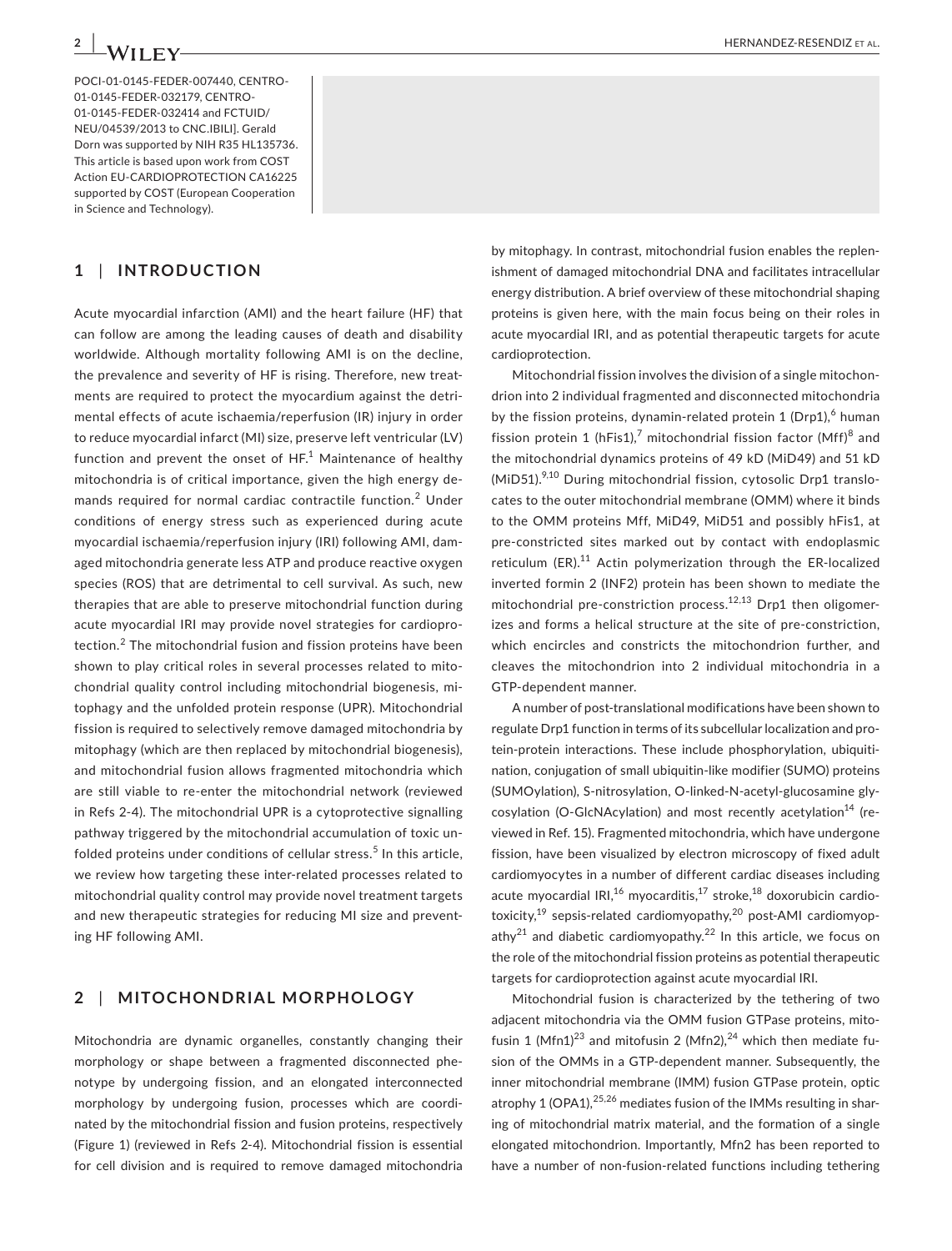

**FIGURE 1** Mitochondrial fission and fusion proteins as targets for cardioprotection. Mitochondrial fission induced by acute myocardial ischaemia/reperfusion injury can be targeted by mdivi-1 and Drpitor, pharmacological inhibitors of Drp1 and P110, a peptide inhibitor of the interaction between Drp1 and hFis1 to confer cardioprotection. A number of other factors (such as SB203580, PKA activators, succinate, erythropoietin and melatonin) have also been shown to confer cardioprotection by targeting the fusion and fission proteins. Inset upper box: This scheme shows the mitochondrial fission machinery, comprising Drp1 and its outer mitochondrial membrane receptors, MiD49/MiD51, Mff and hFis1. Pre-constriction by the endoplasmic reticulum (ER) via INF2, actin and Spire1C initiates the Drp1-driven mitochondrial fission process. Inset lower box: This scheme shows the pleiotropic non-fusion effect of Mfn2 in tethering mitochondria to the ER

ER to mitochondria,<sup>27</sup> mediating mitophagy<sup>28</sup> and cellular autophagy, $^{29}$  and contributing to the stress-related UPR $^{30}$  (Figures 2 and 3). Similarly, OPA1 has been demonstrated to play several pleiotropic non-fusion roles related to its effects on cristae remodelling the consequences of which are to regulate mitochondrial cytochrome release $31$  and to improve mitochondrial respiratory efficiency by facilitating the assembly of electron transport supercomplexes. $32$  In addition, OPA1 has been shown to stabilize mitochondrial cristae shape and favour ATP synthase oligomerization and needs ATP synthase to protect mitochondria from stress-induced respiratory chain inhibition.<sup>33</sup> Differentiating the pro-fusion roles of Mfn2 and OPA1 from their non-fusion roles can be quite challenging and needs to be taken into consideration when investigating their roles in the context of acute myocardial IRI and cardioprotection, where both their pro-fusion and non-fusion roles may be important.

A number of post-translational modifications have been shown to regulate the functions of mitochondrial fusion proteins in terms of their proteins levels and protein-protein interactions—these include phosphorylation (in Mfn1, Mfn2 and OPA1), acetylation (in Mfn1, Mfn2 and OPA1), methylation (in Mfn1 and OPA1), and ubiquitination (in Mfn1, Mfn2 and OPA1) (reviewed in Ref. 15). The regulation of OPA1 has an added layer of complexity given that there are 8 splice variants (in humans), and proteolytic processing by mitochondrial proteases, YME1L and OMA1, generates several combinations of IMM-anchored long forms of OPA1 (termed L-OPA1) which mediate IMM fusion, and soluble short forms of OPA1 within the mitochondrial matrix (termed S-OPA1), which contribute to mitochondrial bioenergetics and cristae remodelling (reviewed in Ref. 26). Reduced levels of cardiomyocyte Mfn2 and OPA1 have been observed in a number of cardiac diseases including left ventricular hypertrophy,  $34$  post-AMI cardiomyopathy,  $21,35$  myocarditis  $36$  and diabetic cardiomyopathy. $37$  In this article, we focus on the role of the mitochondrial fusion proteins as potential therapeutic targets for cardioprotection against acute myocardial IRI.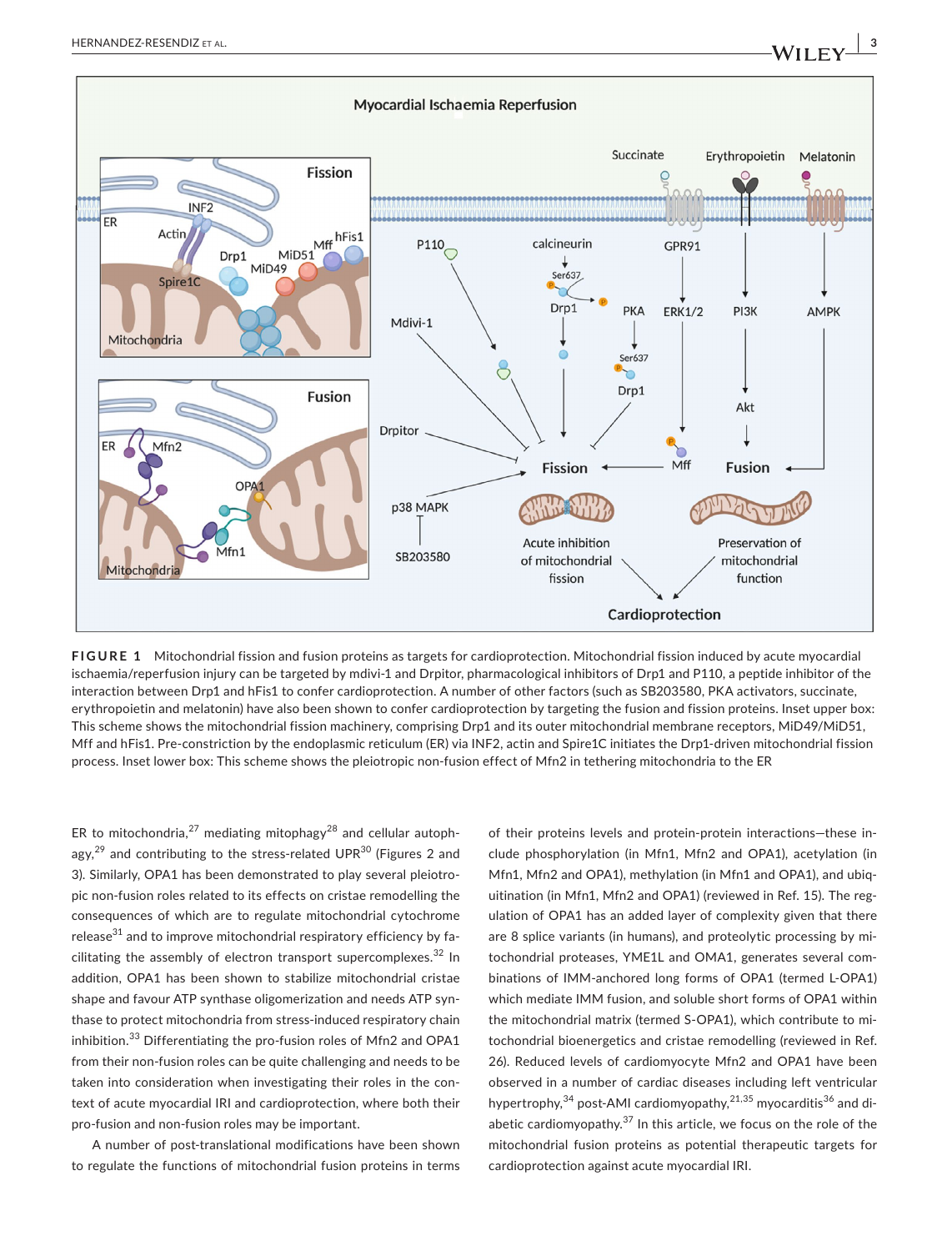

**FIGURE 2** Mitophagy as a target for cardioprotection. The mitochondrial fusion and fission comments have been demonstrated to participate in 2 different mitophagy pathways—(A) the PINK-Parkin mitophagy pathway and (B) the Ulk1 mitophagy pathway (modified from Ref. 121)

# **2.1** | **Relevance of mitochondrial fission and fusion proteins to the adult heart**

In adult cardiomyocytes, mitochondria are distributed in 3 main locations: intermyofibrillar spaces, where they are densely packed and mainly provide energy for contractile function (interfibrillar mitochondria), just beneath the plasma membrane, where they provide energy for the sarcolemmal ion channels (subsarcolemmal mitochondria), and around the nucleus, where they provide energy for nuclear transcription (perinuclear mitochondria).<sup>38</sup> Because most adult cardiac mitochondria are fragmented in morphology, and their movement is restricted at these 3 locations, the physiological relevance of mitochondrial morphology and dynamics in the adult cardiomyocyte has been questioned. However, recent studies have shown that the mitochondrial fission and fusion proteins are expressed in the heart and are essential for normal foetal cardiac development, as their genetic ablation is embryonically lethal (reviewed in Refs 2-4). Postnatally, they are also required for normal cardiac development and contractile function, as hearts deficient in these proteins develop a severe dilated cardiomyopathy (reviewed in Ref. 2-4).

Based on the time course over which fusion-defective mitochondrial size decreases in adult mice deficient in both Mfn1 and Mfn2, it has been estimated that one mitochondrial fusion/fission cycle in adult mouse hearts occurs approximately every 16 days.<sup>39</sup> More direct evidence of mitochondrial fusion in adult cardiomyocytes has been provided using confocal microscopy imaging of matrix-targeted photoactivatable green fluorescent protein of whole rat hearts.<sup>40-42</sup> These studies demonstrated rapid content mixing events between adjacent organelles, and slower events between both neighbouring and distant mitochondria, indicative of fusion activity and an interconnected mitochondrial network in adult ventricular cardiomyocytes. Interestingly, mitochondrial fusion activity was shown to decrease with culturing the isolated cardiomyocytes due to a decline in calcium oscillations/contractile activity, $42$  such that the fusion events are slow, with studies showing that the mitochondrial GFP signal takes about 10 hours to spread to the entire population of mitochondria in adult cardiomyocytes. $41$  These findings raise the possibility that mitochondrial fusion may actually occur at much faster rates in the intact contracting heart.

Deletion of cardiomyocyte Drp1 in the early post-natal period resulted in mitochondrial enlargement, increased mitochondrial interconnectivity, decreased mitochondrial respiration, defective mitophagy and a lethal cardiomyopathy at day 7-10 of the post-natal period.<sup>43,44</sup> Similarly, cardiomyocyte-specific ablation of Drp1 in adult mice resulted in a severe cardiomyopathy 4 weeks later when compared to wild-type mice with LV dilatation, reduced LV function, cardiomyocyte hypertrophy, myocardial fibrosis, increased apoptosis, mitochondrial enlargement, impaired mitochondrial respiratory function, increased mitochondrial calcium and ROS, and enhanced susceptibility to mitochondrial permeability transition pore (MPTP)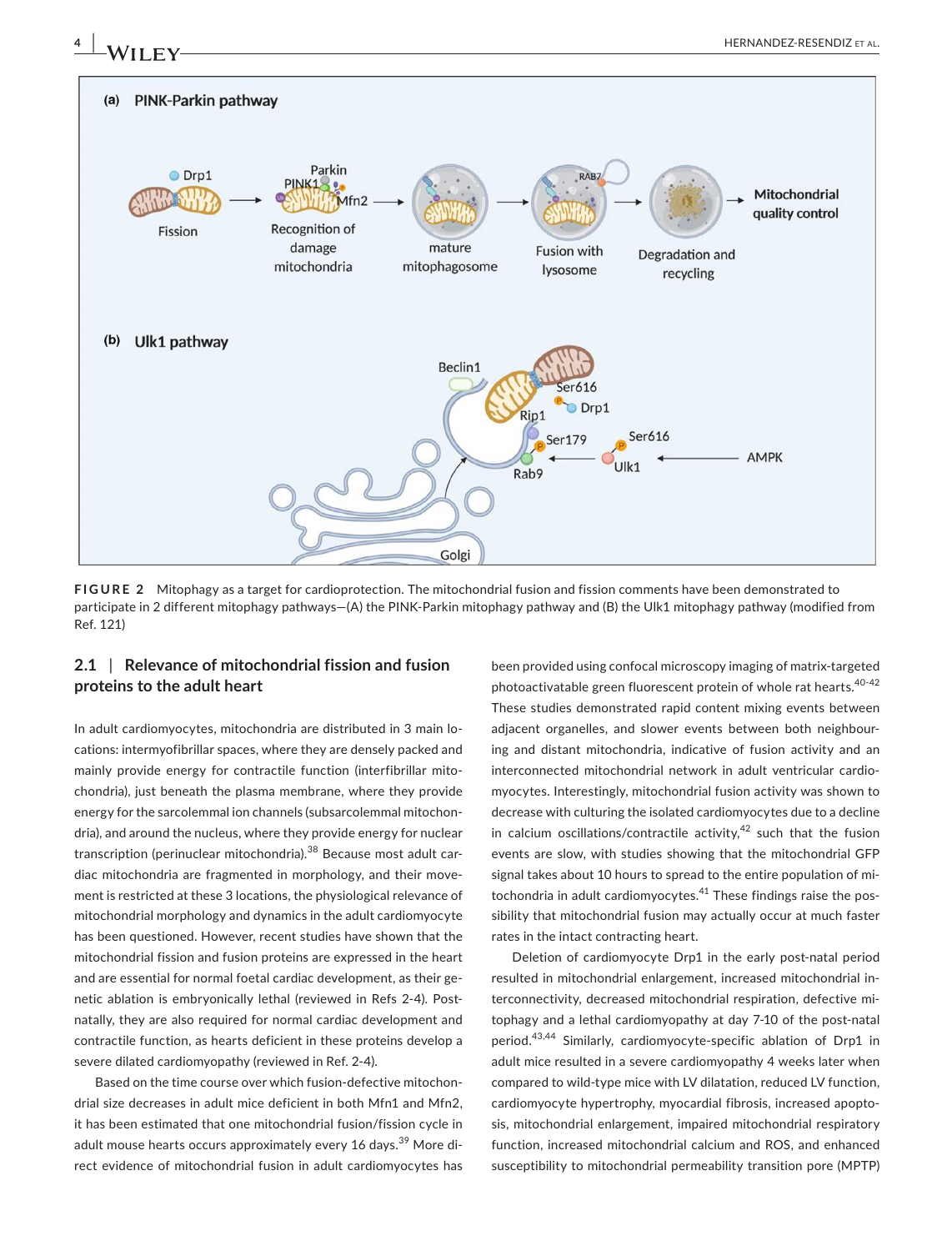**FIGURE 3** The mitochondrial unfolded protein response and cardioprotection. Schematic model of the mitochondrial unfolded protein response (UPRmt). Nicotinamide ribose, ischaemic preconditioning (IPC), oligomycin and doxycycline are therapeutic strategies that have been shown to reduce acute myocardial ischaemia/reperfusion injury (IRI) by enhancing the UPRmt, and Mfn2 has been shown to play a key role in the UPR



opening.45-47 Genetic ablation of Mff in mice has been shown to induce a lethal dilated cardiomyopathy at 13 weeks associated with increased heterogeneity in mitochondrial shape and abundance, perturbed mitochondrial respiratory function, increased myocardial apoptosis and interstitial fibrosis.48 Interestingly, this effect was reversed if either one of the mitochondrial fusion proteins, Mfn1 or Mfn2, were also deleted suggesting that the pro-fusion effect of Mff ablation requires the presence of one of the mitofusins. This finding also supports the notion that restoring the balance in mitochondrial fission and fusion in the heart can normalize cardiac function.<sup>48</sup> With regard to the mitochondrial fission proteins, MiD49 and MiD51, genetic ablation of these proteins is embryonically lethal, $^{10}$  but the

effect of their deletion in the adult heart is not known, and needs to be investigated.

With respect to the mitochondrial fusion proteins, cardiomyocyte-specific deletion of Mfn2 resulted in a mild cardiac phenotype with modest LVH, mild LV systolic dysfunction, no change in mitochondrial respiratory function and unexpected changes in mitochondrial morphology and MPTP opening susceptibility, with pleomorphic and enlarged subsarcolemmal (but not interfibrillar) mitochondria, and resistance to MPTP opening.<sup>49</sup> Interestingly, the effect of Mfn2 ablation on mitochondrial morphology in neonatal rat cardiomyocytes was as expected, with mitochondrial fragmentation and increased susceptibility to MPTP opening, suggesting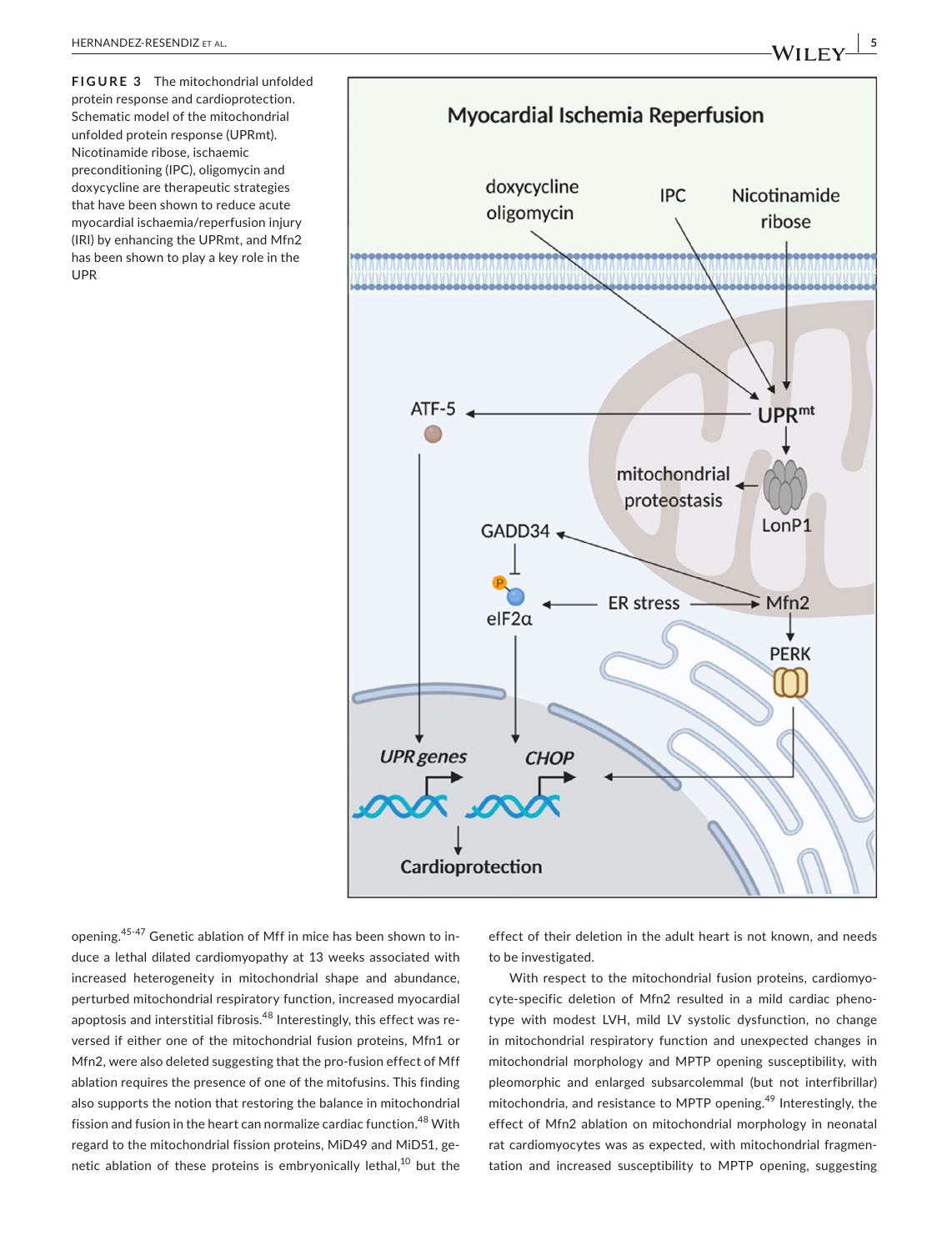cell-specific effects on mitochondrial morphology and MPTP opening.49 In addition, to having enlarged mitochondria, Mfn2-deficient cardiomyocytes have also being shown by 3D electron microscopy to have fewer mitochondria-junctional sarcoplasmic reticulum (SR) contacts, and an increase in the distance between mitochondria and junctional SR, when compared to wild-type cardiomyocytes.<sup>50</sup> Overexpression of cardiomyocyte-specific Mfn2 in the adult heart had a very mild phenotype with minor mitochondrial enlargement with no detrimental effects on either mitochondrial respiratory function or LV size or function. $47$  Interestingly, genetic ablation of cardiomyocyte-specific Mfn1 did result in smaller more fragmented mitochondria, but had no effect on cardiac function or mitochondrial respiratory function, although it did prolong time to induce ROSmediated MPTP opening.<sup>51</sup> The differential effects of Mfn1 versus Mfn2 ablation on mitochondrial size may relate to the pleiotropic non-fusion effects of Mfn2 such as acting as a tether to the SR.<sup>27</sup> The mild phenotype observed in hearts deficient in either cardiomyocyte Mfn1 or Mfn2 suggests that these proteins have a redundant function. Genetic ablation of both Mfn1 and Mfn2 mid-gestation resulted in a severe cardiomyopathy at day 7 of post-natal period suggesting that the mitofusins are needed for the mitochondrial remodelling which occurs in the first week following birth. $52$  Cardiomyocytespecific deletion of both Mfn1 and Mfn2 in the adult heart resulted in mitochondrial fragmentation, impaired mitochondrial respiration, a mitochondrial UFR and a dilated cardiomyopathy.39,46,50,52

Although genetic deletion of OPA1 is embryonically lethal, mice with heterozygous ablation of OPA1 survive and have enlarged mitochondria with disorganized cristae, increased time to induce MPTP opening, but had no effect on cardiac function or mitochondrial respiration, although the hearts were more susceptible to LVH induced by total aortic constriction.<sup>53,54</sup> Heterozygous OPA1 mice did however develop a late-onset cardiomyopathy associated with fragmented mitochondria with disorganized cristae, impaired mitochondrial respiratory function and increased mitochondrial ROS.<sup>55</sup> Genetic mouse models with deletions of OMA1 and/or YME1L (the proteases responsible for cleaving L-OPA1 to S-OPA1) have been used to investigate the effect of modulating myocardial OPA1 levels on mitochondrial morphology, mitochondrial respiratory function and cardiac function.<sup>56</sup> Genetic deletion of Yme1l in adult cardiomyocytes was shown to induce mitochondrial fragmentation (due to OMA1 cleaving L-OPA1 to S-OPA1), but did not affect mitochondrial respiration, and resulted in dilated cardiomyopathy at 20 weeks.<sup>56</sup> Interestingly, additional deletion of OMA1 reversed the detrimental effects of YME1L deletion by restoring OPA1 levels.<sup>56</sup> These studies support an important role for OPA1 in normal cardiac function.

It is interesting and surprising to note that genetic ablation of both the mitochondrial fission protein (Drp1), $^{16}$  and the mitochondrial fusion proteins (Mfn1, $^{51}$  Mfn2<sup>49</sup> and OPA1<sup>53,54</sup>), had the same effect on MPTP opening in adult cardiac mitochondria, with increased resistance to MPTP opening. This finding suggests that the mechanisms mediating the changes in MPTP opening susceptibility differ between ablation of the fission proteins versus ablation of the fusion proteins. The mechanisms through which genetic ablation of

Drp1 reduces the propensity for MPTP opening is not clear, but may relate to the accumulation of factors known to induce MPTP opening such as mitochondrial calcium overload, ROS production and relative ATP depletion. In contrast, it has been postulated that ablation of the outer mitochondrial membrane mitofusin proteins rendered cardiac mitochondria resistant to MPTP opening because of their potential role in OMM remodelling, which may be associated with local perturbations on the integrity of the membrane that predispose to MPTP opening, <sup>49,57</sup> although further studies are needed to confirm this. The mechanisms through which partial ablation of the inner mitochondrial membrane fusion protein, OPA1, limits MPTP opening susceptibility are not clear, although it has been postulated that partial loss of OPA1 may disturb the organization of the inter-membrane space and contact points between the outer and inner mitochondrial membranes, and modulate the susceptibility of MPTP opening through this mechanism.<sup>53,54</sup>

In summary, genetic deletion of the mitochondrial fission (Drp1, Mff) or fusion proteins (Mfn2, OPA1) induce changes in mitochondrial morphology, impair mitochondrial respiration and result in dilated cardiomyopathy, confirming that these proteins are essential for normal cardiac development and contractile function.

# **2.2** | **Potential mechanisms underlying IR-induced mitochondrial fission**

In 2006, Brady et al $58$  made the interesting observation that simulated ischaemia in the HL-1 cardiac cell line induced a change in mitochondrial morphology from an elongated phenotype to a fragmented one, a change which persisted into simulated reperfusion. Subsequent studies have confirmed that mitochondria undergo Drp-1-mediated mitochondrial fission in neonatal and adult rodent hearts.<sup>16</sup>

The mechanisms through which IR induces mitochondrial fission are not clear but a number of factors may play a role: (a) oxidative stress—this is increased in acute myocardial IRI and is known to be an inducer of mitochondrial fission<sup>59</sup>; (b) p38 MAPK-pharmacological inhibition of p38 MAPK at reoxygenation in HL-1 cells has been shown to reverse hypoxia-induced mitochondrial fragmentation, suggesting that p38 MAPK activation may in part contribute to hypoxia/reoxygenation-induced mitochondrial fission<sup>58</sup>; (c) Cdk1 and PKC- $\delta$ -these have been shown to increase during IRI and associate with Drp1, thereby inducing mitochondrial fission<sup>59</sup>; (d) calcium overload—this occurs in IRI and has been shown to induce mitochondrial fission<sup>60</sup>; (e) calcineurin– IRI has been shown to induce calcineurin activation, which is known to dephosphorylate Drp1 at Ser637, thereby promoting translocation of Drp1 to mitochondria to induce fission.<sup>59,61</sup> Wang et al<sup>61</sup> have demonstrated that miRNA499 was shown to confer cardioprotection by preventing IR-induced calcineurin activation and inhibiting Drp1-mediated fission; (f) SUMOylation of Drp1—it has been reported that Sentrinspecific protease 3 (SENP3)-mediated deSUMOylation of Drp1 facilitated its binding to Mff and promoted cell death following simulated  $IRI<sup>62,63</sup>$ ; (g) succinate—it has been shown that extracellular succinate produced during acute myocardial IRI activated GPR91 and promoted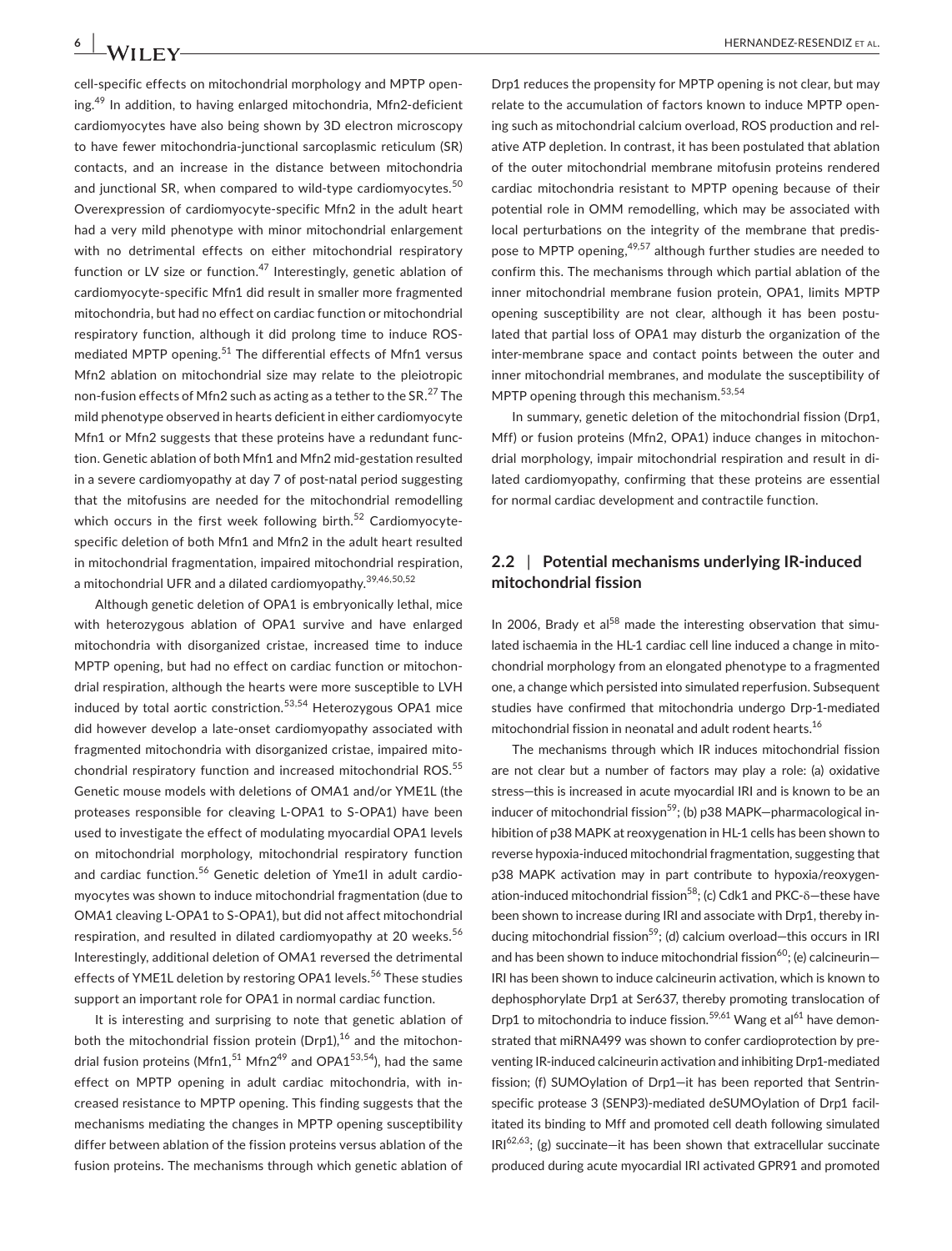**TABLE 1** Summary of major studies investigating cardioprotection with pharmacological agents targeting mitochondrial fission proteins

| <b>Mitochondrial fission</b><br>and fusion protein | <b>Pharmacological agent</b>                            | Animal acute<br>myocardial IRI models | Cardioprotective effect                                                                | Comment                                                         |
|----------------------------------------------------|---------------------------------------------------------|---------------------------------------|----------------------------------------------------------------------------------------|-----------------------------------------------------------------|
| $Drp1^{16}$                                        | Mdivi-1, pre-treatment                                  | In vivo mouse heart                   | Reduced MI size and less<br>fission                                                    |                                                                 |
| $Drp1^{67}$                                        | Mdivi-1, 15 min prior to<br>reperfusion                 | In vivo mouse heart                   | Reduced MI size, less fission,<br>improved mitochondrial<br>function                   |                                                                 |
| $\mathsf{Drp1}^{81}$                               | Mdivi-1, alone or in<br>nanoparticles at<br>reperfusion | Ex vivo mouse heart                   | Both mdivi-1 alone or in<br>nanoparticles reduced MI size                              | Mdivi-1 delivered by<br>nanoparticles more<br>cardioprotective. |
| $Drp1^{81}$                                        | Mdivi-1, alone or in<br>nanoparticles at<br>reperfusion | In vivo mouse heart                   | Mdivi-1 only reduced MI<br>size when delivered by<br>nanoparticles                     | Mdivi-1 delivered by<br>nanoparticles more<br>cardioprotective. |
| $Drp1^{80}$                                        | Mdivi-1, at reperfusion                                 | In vivo closed-chest pig<br>heart     | No reduction in MI size or<br>change in mitochondrial<br>morphology                    | Underpowered study.                                             |
| $Drp1^{70}$                                        | Dynasore, during<br>reperfusion                         | Ex vivo mouse heart                   | Reduced MI size                                                                        |                                                                 |
| hFis1-Drp1 interaction <sup>71</sup>               | P110 in stabilization and<br>during reperfusion         | Ex vivo rat heart                     | Reduced MI size                                                                        |                                                                 |
| hFis1-Drp1 interaction <sup>71</sup>               | P110 at reperfusion                                     | In vivo rat heart                     | Reduced MI size                                                                        |                                                                 |
| $Drp1^{75}$                                        | Drpitor1 and Drpitor1a<br>pre-treatment                 | Ex vivo rat heart                     | Improved right ventricle<br>function, less fission and<br>mitochondrial ROS production |                                                                 |

Abbreviation: MI, myocardial infarct.

mitochondrial fission by inducing the translocation of Drp1 via PKCδ, and the phosphorylation of Mff via Erk1/2<sup>64</sup>; (h) myocardial levels of dual-specificity protein phosphatase1 (DUSP1), an anti-apoptotic phosphatase, are reduced following acute myocardial IRI, and it has been shown that mice overexpressing DUSP1 were protected against Mff-induced mitochondrial fission and BNIP-mediated mitophagy and had reduced MI size, when compared to control<sup>65</sup>; (i) nuclear receptor subfamily 4 group A member 1 (NR4A1) has been reported to be up-regulated following acute myocardial IRI and induce mitochondrial fission and suppress mitophagy via casein kinase2  $\alpha$  (CK2 $\alpha$ )-mediated phosphorylation of Mff and FUN14 domain-containing 1 (FUNDC1), respectively.<sup>66</sup> Mice deficient in NR4A1 were demonstrated to be protected against acute coronary microvascular injury and mitochondrial dysfunction, when compared with wild-type mice.<sup>66</sup>

In summary, a number of different factors have been shown to contribute to the observed mitochondrial fission which occurs in response to acute myocardial IRI, thereby providing multiple therapeutic targets for inhibiting mitochondrial fission as a cardioprotective strategy.

# **2.3** | **Therapeutic targeting of the mitochondrial fission proteins for cardioprotection**

It has been shown in HL-1 cardiac cells that transfection with Drp1 dominant-negative mutant-induced mitochondrial elongation prevented MPTP opening and reduced cell death following simulated IRI,16 demonstrating Drp-1 mediated mitochondrial fission to be a therapeutic target for cardioprotection. In this regard, it has been shown that acute inhibition of mitochondrial fission using the putative Drp1 GTPase inhibitor, mitochondrial division inhibitor 1 (mdivi-1), reduced cell death in isolated adult murine cardiomyocytes subjected to simulated IRI and reduced MI size in murine hearts subjected to in vivo acute myocardial IRI.<sup>16</sup> Mdivi-1 has also been shown to inhibit IR-induced mitochondrial fragmentation in a diabetic mouse model of acute myocardial  $IRI^{67}$  and inhibited mitochondrial fission and restored the cardioprotective effects of sevoflurane under conditions of high glucose in neonatal rat cardiomyocytes.<sup>68</sup> It has also been demonstrated that mdivi-1 reduced cell death in human W8B2<sup>+</sup> cardiac stem cells subjected to simulated IRI, although in that study no beneficial effects were observed on mitochondrial morphology so the mechanisms underlying the cardioprotective effect in these cells are unclear.<sup>69</sup> Other pharmacological inhibitors of mitochondrial fission have also been shown to be cardioprotective including Dynasore (a non-specific inhibitor of dynamins), $^{70}$  and P110, a peptide inhibitor that inhibits the interaction between Drp1 and  $hFis.<sup>71</sup>$  Importantly, pharmacological inhibition of mitochondrial fission at the onset of reperfusion, a clinically relevant time-point, using either  $P110^{71}$  or mdivi- $1^{72}$  was shown to reduce MI size in small animal models of acute myocardial IRI. In Table 1, we present a summary of the main experimental studies investigating cardioprotection with pharmacological agents targeting mitochondrial fission proteins.

Recent studies suggest that mdivi-1 has off-target effects that are independent of its inhibitory effects on Drp1 GTPase activity,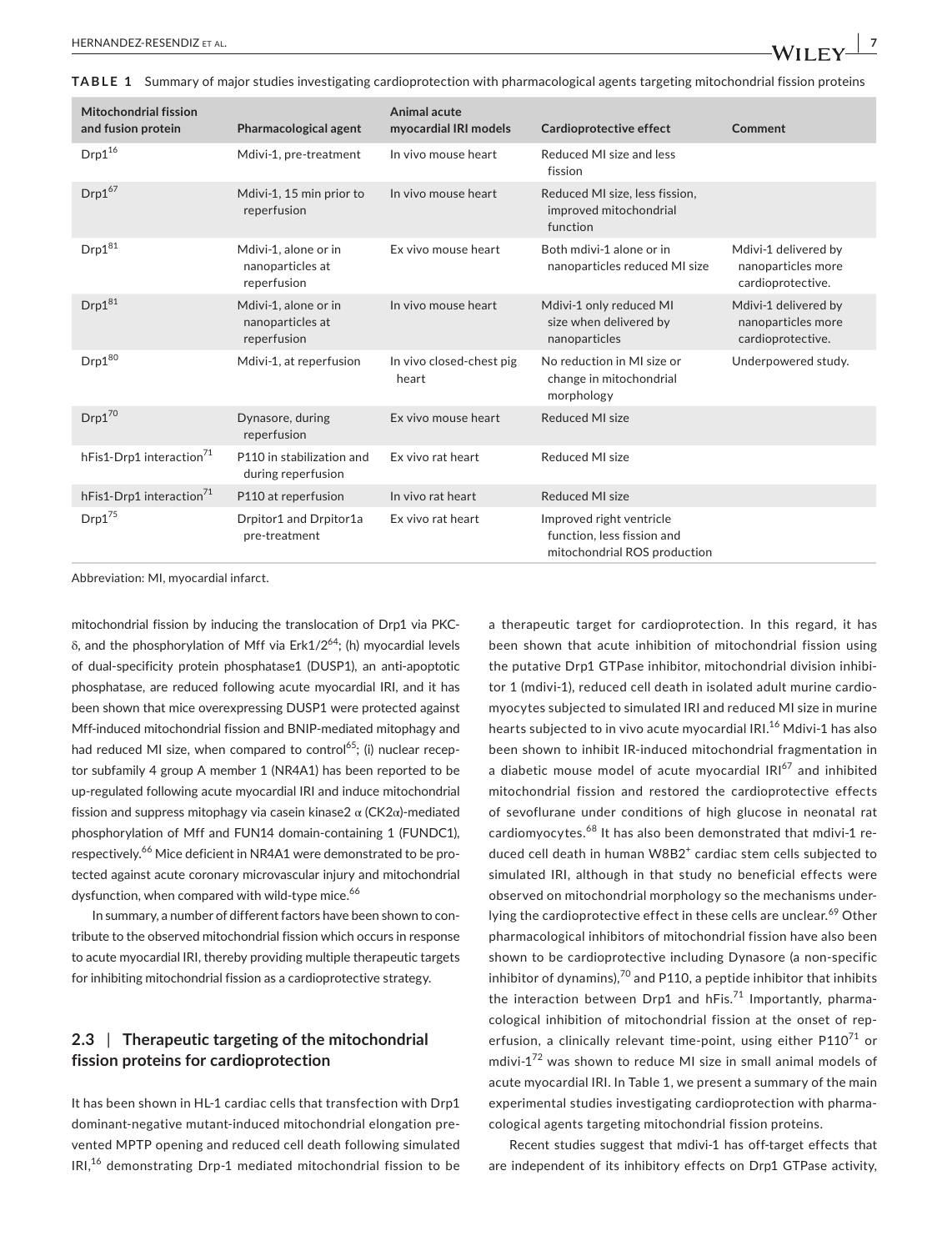including it being a weak and reversible inhibitor of complex I, and modulating mitochondrial production of ROS in neurons,73 and inhibiting complex II, and modulating transient opening of the MPTP in isolated adult cardiomyocytes.<sup>74</sup> Novel, more specific inhibitors of Drp1 itself or its interaction with its OMM receptors, Mff and MiD49/MiD51, would provide more effective cardioprotection and facilitate the translation of acute mitochondrial fission inhibition as a cardioprotective strategy. In this regard, Wu et al<sup>75</sup> have identified 2 novel Drp1 inhibitors (Drpitor1 and Drpitor1a) which have been shown to be more potent and specific than mdivi-1 in terms of inhibiting Drp1 GTPase activity (without complex I inhibition), and which conferred cardioprotection against acute IRI in the isolated perfused rat heart when given as a pre-treatment.

Genetic inhibition of Drp1 using either siRNA $^{61}$  or Drp1 dominant-negative K38A mutant $^{76}$  has been shown to prevent translocation of Drp1 to mitochondria, reduce cell death in isolated rat cardiomyocytes subjected to IRI and reduce MI size in rat hearts subjected to in vivo acute IRI. With respect to the other mitochondrial fission protein, Mff, it has been reported that Mff levels increase in neonatal rat cardiomyocytes subjected to hydrogen peroxide, $^{77}$  and in murine hearts subjected to acute IRI.<sup>78</sup> Importantly, siRNA ablation of Mff prevented hydrogen peroxide-induced mitochondrial fission, and siRNA knockdown of Mff also reduced MI size in the adult mouse heart subjected to acute  $IRL<sup>77</sup>$  In addition, adult mice deficient in Mff (by gene trap) have been reported to have smaller MI size, and better cardiac function compared to wild-type mice.<sup>78</sup> The role of the mitochondrial fission proteins, MiD49 and MiD51 has not been studied as potential targets for cardioprotection, although they have been reported together with Drp1 to mediate mitochondrial division that is needed for vascular smooth muscle cell proliferation in pulmonary arterial hypertension (PAH) animal models,<sup>79</sup> positioning mitochondrial fission as a therapeutic target for PAH.

Taken together, these findings demonstrate mitochondrial fission to be a target for cardioprotection in rodent models of acute myocardial IRI, and the next step in the translational pathway is to test the efficacy of this therapeutic approach in a large animal AMI model. In this regard, a recent small pilot study has tested the cardioprotective effects of mdivi-1 administered as an intracoronary bolus immediately prior to reperfusion in the clinically relevant closed-chest pig AMI model. However, it found no difference in MI size, LV systolic function, myocardial fibrosis or mitochondrial morphology after 3 days reperfusion when compared to vehicle control.<sup>80</sup> Potential reasons for the lack of cardioprotection include the small sample size, potential off-target effects of mdivi-1 and insufficient delivery of mdivi-1 into the ischaemic myocardium in the first few minutes of reperfusion. In terms of the latter issue, it has been shown that nanoparticle delivery of mdivi-1 to the ischaemic heart enhanced its cardioprotective effect in terms of MI size reduction in the murine AMI model, $81$  and nanoparticle delivery of mdivi-1 to the ischaemic heart may be more effective in the pig AMI model. Furthermore, it would be interesting to investigate whether more specific inhibitors of the mitochondrial

fission machinery such as  $P110^{71}$  may be more effective in this large animal AMI model.

The beneficial effects of inhibiting mitochondrial fission have also been investigated in the coronary microvasculature following acute myocardial IRI, a neglected target for cardioprotection. 82 Melatonin, a well-established cardioprotective factor, has been shown to reduce coronary microvascular injury, as evidenced by preserved endothelial integrity, increased endothelial nitric oxide synthase (eNOS) expression, less lumen obstruction, attenuated inflammatory cell infiltration and less endothelial cell death, findings which were associated with reduced mitochondrial fission and less MPTP opening in coronary endothelial cells.<sup>83</sup> Similarly, the sodium-glucose cotransporter 2 (SGLT2) inhibitor, empagliflozin<sup>84</sup> and Bax inhibitor 1  $(B|1)^{85}$  have been reported to reduce coronary microvascular injury by inhibiting mitochondrial fission via the Syk–Nox2-Drp1 signalling pathway. Finally, mice deficient in Mff have been reported to be protected against IRI to the coronary microvasculature an effect which was attributed to less mitochondrial fission, attenuated cardiolipin oxidation and apoptosis and inhibition of MPTP opening (via blocking the oligomerization of VDAC1 and HK-2 separation from mitochondria) in coronary microcirculation endothelial cells.<sup>78</sup> These findings support the notion that therapeutic inhibition of mitochondrial fission may accrue dual benefits against acute myocardial IRI with cytoprotective effects on both cardiomyocytes and the coronary microvasculature. In other organs, such as kidney<sup>86</sup> and brain, <sup>18</sup> acute IRI has also been shown to induce mitochondrial fragmentation, with genetic and pharmacological inhibition of Drp1 also conferring protection.

In summary, experimental small animal studies have provided convincing evidence that acute inhibition of mitochondrial fission is cardioprotective, and novel more specific inhibitors of the fission machinery are needed to translate this therapeutic strategy for patient benefit. However, although *acute* inhibition of mitochondrial fission has been shown to be cardioprotective, *chronic* inhibition of fission is known to be detrimental, with cardiomyocyte-specific genetic deletion of Drp1<sup>45</sup> increasing susceptibility to acute myocardial IRI, an observation which most likely relates to the suppression of mitophagy, resulting in accumulation of damaged mitochondria and the development of cardiomyopathy (see Section 3). These findings underscore the importance of balancing mitochondrial fusion and fission for normal cardiac function.

## **2.4** | **Other cardioprotective interventions targeting IR-induced mitochondrial fission**

A number of established cardioprotective interventions, treatments and factors have been shown to mediate their beneficial effects via inhibition of mitochondrial fission and preservation of mitochondrial function, following acute myocardial IRI. These include (a) aerobic interval training $87$ ; (b) nitrite pre-treatment, which has been shown to activate PKA which in turn phosphorylates Drp1 at Ser637,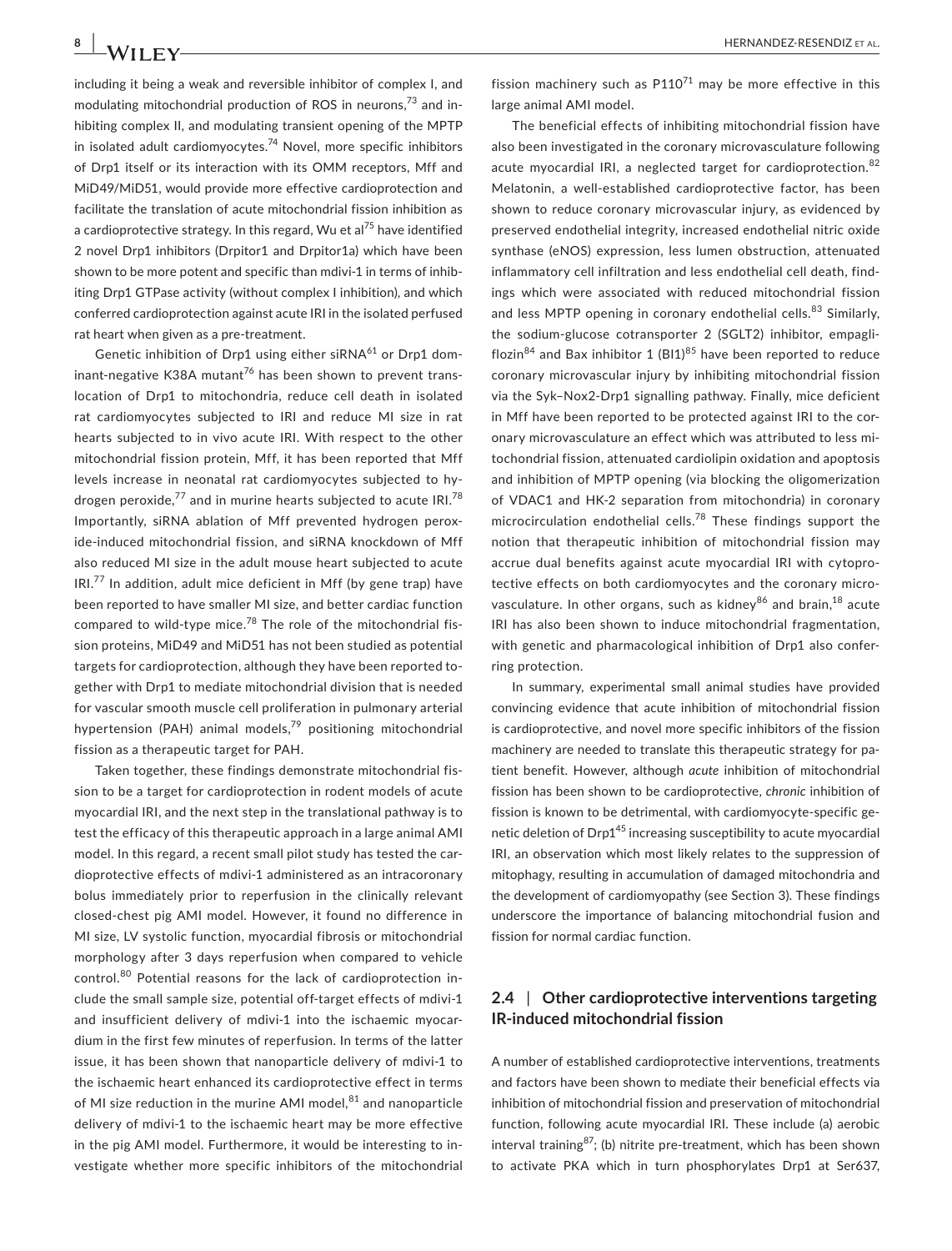thereby preventing IR-induced mitochondrial fission<sup>88</sup>; (c) chronic therapy with the SGLT2 inhibitors, either empagliflozin<sup>89</sup> or dapagliflozin, $90$  therapies which have been shown to improve cardiovascular outcomes, have been demonstrated to inhibit mitochondrial fission and reduce MI size in rodent models of acute myocardial IRI; (d) zinc, a known cardioprotective agent, was reported to mediate SUMOylation of Drp1 thereby inhibiting mitochondrial fission and reducing MI size in the mouse heart<sup>91</sup>; (e) proto-oncogene serine/ threonine protein kinase (PIM-1) has been shown to reduce mitochondrial translocation of Drp1 and inhibit mitochondrial fission following acute myocardial  $IR1^{92}$ ; (f) vagal nerve stimulation which is a known cardioprotective strategy has been shown to inhibit mitochondrial fission, preserve mitochondrial function and prevent MPTP opening in acute myocardial IRI small animal models<sup>93,94</sup>; (g) Parkinson's disease-related mitochondrial protein, DJ-1<sup>95</sup> has been shown to protect the heart by regulating the SUMOylation status of Drp1, thereby attenuating IR-induced mitochondrial fission<sup>96</sup>; (h) ginsenoside Rg5 has been shown to activate Akt and mitochondrial hexokinase II, thereby attenuating the translocation of Drp-1 to mitochondria and inhibiting fission in an isoproterenol (ISO)-induced acute myocardial IRI mouse model $^{97}$ ; (i) isosteviol sodium, a component of artificial sweetners, has been shown to inhibit mitochondrial fission and reduce MI size in the isolated guinea pig heart subjected to acute  $IRI^{98}$ ; (j) miRNA763 has been demonstrated to inhibit Mffinduced mitochondrial fission and reduced MI size in a mouse acute IRI model<sup>77</sup>; and finally (k) propofol has been reported to inhibit mitochondrial fission and reduce cell death in H9C2 cells subjected to simulated IRI.<sup>99</sup>

In summary, these studies implicate IR-induced mitochondrial fission to be a critical mediator of cardiomyocyte death following AMI that can be targeted indirectly via a wide variety of cardioprotective agents.

### **2.5** | **Targeting mitochondrial fusion proteins for cardioprotection**

Given the data supporting mitochondrial fission to be a key determinant of cardiomyocyte death following acute IRI, studies have explored the effect of promoting mitochondrial fusion as a target for cardioprotection. However, as mentioned previously, the interpretation of these studies can be quite challenging given the pleiotropic non-fusion functions of Mfn2 and OPA1, which may also contribute to cardioprotection. An early study in COS-7 cells demonstrated that activating Mfn2 protected cells against apoptotic cell death and ROS-induced MPTP opening.<sup>100</sup> In contrast to this study, it has been shown that overexpressing Mfn2 in neonatal cardiomyocytes increased apoptotic cell death.<sup>101</sup> In HL-1 cardiac cells, it has been reported that overexpressing either Mfn1 or Mfn2 prevented IR-induced mitochondrial fragmentation, inhibited MPTP opening and reduced cell death following simulated IRI.<sup>16</sup> In addition, activation of the cardioprotective kinase, Akt, by either genetic activation or erythropoietin has been shown to induce mitochondrial elongation via Mfn1, inhibit MPTP opening and protect the heart against acute IRI.<sup>102</sup>

In the adult heart, the effects of modulating cardiomyocyte mitofusins have produced unexpected effects in terms of susceptibility to acute IRI. Adult mouse studies have reported that isolated cardiomyocytes lacking Mfn1 displayed mitochondrial fragmentation and were protected against hydrogen peroxide-induced MPTP opening and cell death.<sup>51</sup> Similarly, cardiomyocyte-specific deletion of Mfn2 in the adult heart induced a modest LVH associated with pleomorphic enlargement of mitochondria, and inhibition of MPTP opening, and increased resistance to acute myocardial IRI.<sup>49</sup> The mechanisms underlying the cardioprotective effects of individual Mfn1 and Mfn2 cardiomyocyte ablation were not clear from these studies. Interestingly, it has been shown that deletion of both Mfn1 and Mfn2 in the adult heart inhibited MPTP opening and reduced MI size, $50$  a cardioprotective effect which was attributed to the pleiotropic non-fusion role of Mfn2 in tethering mitochondria to the sarcoplasmic reticulum to create localized microdomains through which calcium can transit. $27,103$  Depletion of cardiomyocyte mitofusins was demonstrated to confer cardioprotection by reducing tethering of mitochondria to SR and attenuating IR-induced mitochondrial calcium overload and MPTP opening.<sup>50</sup> Therefore, targeting Mfn2 during acute myocardial IRI to transiently disassociate mitochondria from SR may provide a novel cardioprotective strategy. In this regard, Franco et al<sup>104</sup> have engineered cell-permeant mini-peptides with the ability to destabilize the fusion-constrained conformation of mitofusin (thereby inhibiting Mfn2) and promote the fusion-permissive conformation (thereby activating Mfn2), but their effect on mitochondrial morphology and susceptibility to acute IRI in the adult heart remains to be tested.

With respect to the mitochondrial fusion protein, OPA1, studies have investigated its role as a cardioprotective target, but as with Mfn2, attributing the cardioprotective effects of OPA1 to its pro-fusion function has been challenging, given its potential cardioprotective non-fusion effects on mitochondrial cristae remodelling that prevent apoptosis and facilitate the assembly of electron transport supercomplexes and improve mitochondrial respiratory efficiency. Chen et al<sup>35</sup> showed reduced myocardial levels of OPA1 and mitochondrial fragmentation in both rat and human models of heart failure, and demonstrated in H9C2 cells that simulated IR reduced levels of OPA1, and siRNA ablation of OPA1 induced mitochondrial fragmentation, and increased susceptibility to IRI. Recently, it has been shown in human atrial tissue obtained from patients undergoing cardiac bypass surgery that myocardial L-OPA1 levels were decreased and this was associated with mitophagy and mitochondrial biogenesis from the IRI stress of heart surgery.<sup>105</sup> Le Page et al<sup>54</sup> have shown that OPA1 $\pm$  mice (which have a 30% reduction in OPA1 levels) were more susceptible to acute myocardial IRI, although this effect was not associated with changes in mitochondrial morphology, mitochondrial respiratory function, apoptosis or MPTP opening, and so the mechanisms underlying this cardioprotective effect are not clear from this study. In contrast, it has been shown in the adult mouse that genetic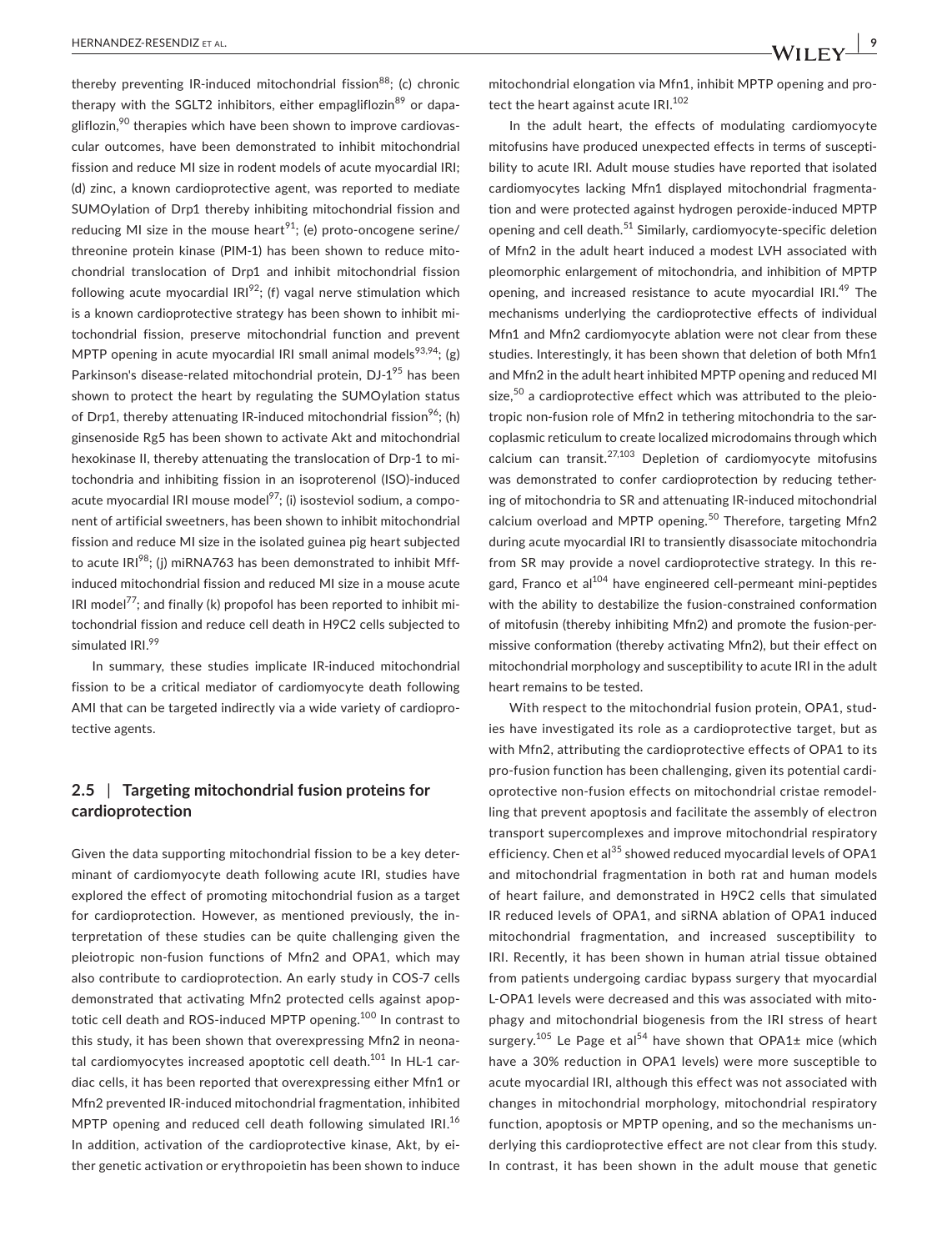overexpression of OPA1 stabilized mitochondrial cristae thereby improving mitochondrial respiratory efficiency, preventing mitochondrial dysfunction, attenuating cytochrome c release and ROS production, and through these actions, it reduced susceptibility to acute myocardial IRI.<sup>106</sup> However, the effect of OPA1 overexpression on preventing IR-induced mitochondrial fragmentation was not assessed, as the cardioprotective effects of OPA1 were attributed to its non-fusion effects on mitochondrial cristae remodelling and improving mitochondrial respiratory efficiency. Importantly, in this mouse model of OPA1 overexpression, there were beneficial effects in other organs with protection from muscular atrophy, brain ischaemia and liver apoptosis.106

Interestingly, the role of OPA1 as a cardioprotective target has been investigated in the context of remote ischaemic conditioning (RIC), an endogenous cardioprotective strategy in which cycles of brief non-lethal ischaemia and reperfusion applied to the limb increase resistance to a sustained episode of lethal acute myocardial IRI.<sup>107-109</sup> These authors showed that using a tourniquet to induce four- to 5-minute cycles of hindlimb ischaemia and reperfusion reduced MI size, and this was associated with less mitochondrial fragmentation and preservation of myocardial OPA1 levels without affecting levels of Mfn2.<sup>109</sup> Further studies are needed to investigate whether RIC increased myocardial OPA1 levels by suppressing stress-induced activation of OMA1. The cardioprotective agent, melatonin, has recently been demonstrated to confer cardioprotection via AMPK-OPA1 as evidenced by reduced MI size, inhibition of IR-induced mitochondrial fission, preservation of mitochondrial respiratory function, less MPTP opening and decreased apoptosis.<sup>110</sup> Similarly, the brain-derived neurotrophic factor mimetic, 7,8-dihydroxyflavone, has been reported to confer cardioprotection via inhibition of IR-induced mitochondrial fission and decreased apoptosis.<sup>111</sup> Finally, modulation of OPA1 levels by genetic ablation of OMA1 has also been shown to protect against acute renal IR acute injury.<sup>112</sup> In terms of therapeutic targeting of OPA1 as a cardioprotective strategy, a recent study has identified epigallocatechin gallate to be a novel pharmacological inhibitor of OMA1. Treatment of mouse embryonic fibroblasts was able to prevent cleavage of L-OPA1 to S-OPA1, inhibit mitochondrial fission, prevent apoptosis and reduce cell death following simulated IRI, providing a potential therapeutic strategy for reducing MI size following acute myocardial IRI.

In summary, these studies implicate the mitochondrial fusion proteins, Mfn2 and OPA1, to be potential targets for cardioprotection, but the mechanisms underlying their beneficial effects appear to be related to their non-fusion pleiotropic functions rather than their pro-fusion effects.

# **3** | **TARGETING MITOPHAGY FOR CARDIOPROTECTION**

Under basal conditions, mitophagy is required for mitochondrial quality control and plays a key role in removal of damaged mitochondria.<sup>113</sup> Mitophagy is activated during acute myocardial IRI, where it appears to protect the heart against cell death, as it preserves

energy substrates, removes damaged mitochondria and attenuates oxidative stress. In this regard, it has been shown that inhibition of mitophagy in mice deficient in cardiomyocyte  $Drp1^{45}$  or  $PGAM5^{114}$ or treatment with bicarbonate<sup>115</sup> increased cell death following acute IRI. In contrast, activation of mitophagy prior to acute myocardial ischaemia, by cardioprotective strategies such as ischaemic preconditioning<sup>116</sup> and simvastatin,<sup>117</sup> has been shown to reduce myocardial infarction size following acute myocardial IRI. It has also been shown that mitophagy activation occurs in human heart tissue harvested from patients subjected to acute myocardial IRI during cardiac surgery and is associated with increases in mitochondrial biogenesis, where it promotes turnover of cardiac mitochondria.<sup>105</sup>

The canonical PINK-Parkin pathway for homeostatic mitophagic mitochondrial quality control was originally defined by genetic manipulation of these two factors in *Drosophila* fruit flies, $118,119$  establishing the mitophagy mechanistic link between the mitochondria-localized kinase, PINK and the downstream cytosolic E3-ubiquitin ligase, Parkin (Figure 2). Contrasting with the situation in normal hearts wherein Parkin is barely detectable and functionally dispensable, Parkin is transcriptionally up-regulated in different forms of cardiac stress where it plays an important role in the mitophagic response. $46,120,121$  Compared to wild-type mice, Parkin-deficient mice had disorganized mitochondrial networks and smaller mitochondria, although mitochondrial and cardiac function were unaffected.<sup>120</sup> However, the Parkin-/- mice were more susceptible to acute myocardial IRI and had reduced survival and mitophagy with accumulated swollen, dysfunctional mitochondria after infarction.<sup>120</sup> In contrast, overexpression of Parkin in isolated cardiomyocytes protected against simulated ischemic injury.<sup>120</sup> A cardioprotective role for PINK1 kinase has also been observed in a mouse AMI model.<sup>122</sup> These data suggest cardioprotective effects of the PINK-Parkin mitophagy pathway in the setting of acute myocardial IRI.

Drp1-mediated mitochondrial fission generates fragmented mitochondria for selective removal by Parkin-induced and Bnip3 induced mitophagy<sup>123,124</sup> as a key strategy for maintaining mitochondrial quality control. It has been shown that siRNA ablation of Drp1 in neonatal ventricular rat cardiomyocytes induced mitochondrial elongation, increased apoptosis, suppressed autophagic flux, resulting in accumulation of dysfunctional mitochondria and increased MPTP opening.45 Overexpression of Drp1 in cardiomyocytes induced mitochondrial fragmentation, enhanced autophagic flux and increased apoptotic cell death.<sup>45</sup> Cardiomyocyte-specific ablation of Drp1 in adult mice at 12 weeks of age induced cardiomyocyte hypertrophy and a lethal dilated cardiomyopathy with mitochondrial elongation, increased apoptosis, suppressed autophagic flux, accumulation of dysfunctional mitochondria and increased MPTP opening.<sup>45</sup> Interestingly, both heterozygous Drp1 mice and mice with cardiomyocyte-specific ablation of Drp1 in adult mice increased MI size, suggesting that chronic Drp1 ablation and perturbed mitophagy increases susceptibility to acute myocardial IRI,<sup>45</sup> which differs from acute inhibition of mitochondrial fission which has been shown to be cardioprotective.16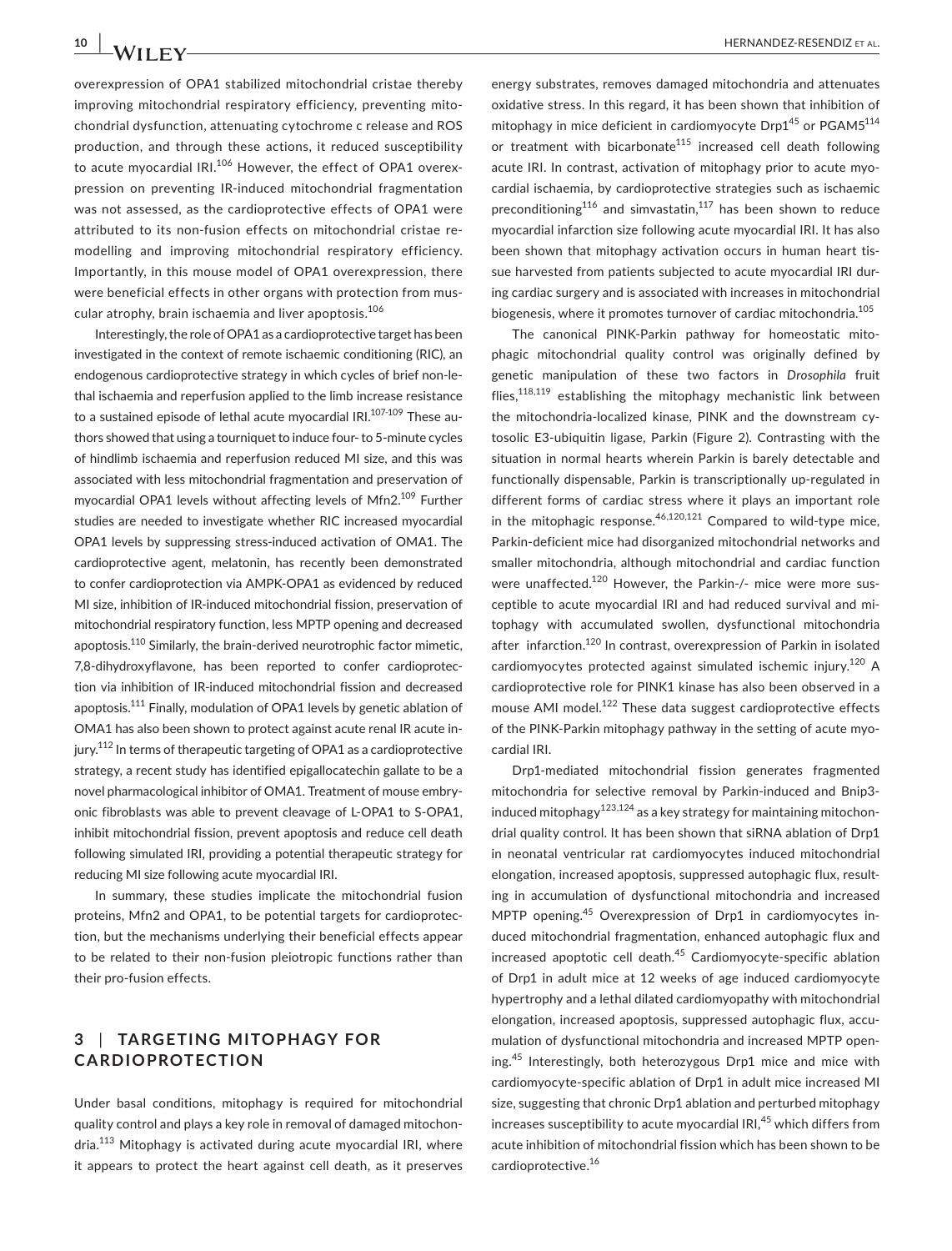Mfn2 involvement in mitophagy is contextually complex, recruiting Parkin to mitochondria for normal perinatal metabolic remodelling,28,125 controlling mitochondrial quantity in normal adult hearts<sup>46,126</sup> and mediating stress-induced calcium signalling between cardiomyocyte ER and mitochondria.<sup>127-129</sup> How these different mechanisms of mitofusin-involved mitophagy overlap, complement or compete with each other and with other mitophagy pathways remains incompletely understood. Interestingly, Mfn2 has also be reported to be required for cardiac autophagy, by potentially functioning as an adaptor on ER-derived autophagosome membrane for RAB7, a autophagosome maturation-related protein, to mediate the fusion of autophagosomes with lysosomes.<sup>29</sup> Mice deficient in cardiomyocyte Mfn2 were shown to accumulate autophagosomes due to impaired fusion of autophagosomes with lysosomes, resulting in impaired mitochondrial function, slightly enlarged mitochondria and increased susceptibility to acute myocardial IRI.<sup>29</sup> suggesting an important role for Mfn2-mediated autophagy as a cardioprotective target.

Recently, a novel PINK/Parkin-independent pathway of mitophagy has been described which functions under conditions of energy stress including starvation and acute myocardial IRI<sup>130</sup> (Figure 2). This is based on a protein complex consisting of unc-51 like kinase 1 (Ulk1), Rab9, receptor-interacting serine/threonine protein kinase 1 (RIP1) and Drp1, which allows the recruitment of trans-Golgi membranes associated with Rab9 to damaged mitochondria through phosphorylation of Rab9 at S179 by Ulk1 and phosphorylation of Drp1 at  $S$ 616 by RIP1.<sup>130</sup> This novel Ulk1/Rab9/Rip1/Drp1 mitophagy pathway was shown to protect the heart against acute myocardial IRI by maintaining healthy mitochondria.<sup>130</sup>

In summary, enhancing mitophagy during acute myocardial IRI is an important strategy for cardioprotection. Given the close interplay between mitochondrial morphology and mitophagy, therapeutic targeting of the mitochondrial fission and fusion proteins may provide a strategy for boosting mitophagy following AMI.

# **4** | **TARGETING THE MITOCHONDRIAL UNFOLDED PROTEIN RESPONSE FOR CARDIOPROTECTION**

The mitochondrial UPR (UPR $^{mt}$ ) is a cytoprotective signalling pathway triggered by the mitochondrial accumulation of toxic unfolded proteins under conditions of cellular stress that induces mitochondrial dysfunction (Figure 3). The UPR $^{mt}$ , in turn, up-regulates cyclic AMP-dependent transcription factor ATF-5 (ATF5) to restore mitochondrial proteostasis and respiratory function.<sup>131</sup> The mitochondrial fusion protein, Mfn2, which is known to tether mitochondria to the ER, has been shown to regulate the UPR. Ngoh et al $^{30}$ showed that ER stress induced the gene and protein expression of Mfn2 but not Mfn1, with ablation of Mfn2 (but not Mfn1) in adult murine cardiomyocytes exacerbating ER stress-mediated apoptotic cell death. It has been shown that Mfn2 regulates the UPR and mitochondrial respiratory function by down-regulating protein kinase RNA-like endoplasmic reticulum kinase (PERK), an ER stress-related protein.132 Adult mice deficient in cardiomyocyte Mfn2 have also been shown to have increased ER stress (as evidenced by increased expression of ER stress-related genes Asns, Atf4, Trib3, Chop, ATF6, and Gsta1), supporting a role for Mfn2 in preventing ER stress in the adult heart.<sup>29</sup> The role Mfn2 plays specifically in UPR<sup>mt</sup> remains to be established. The UPR<sup>mt</sup> has recently been demonstrated to occur in heart diseases such as cardiac failure, $133$  pressure overload $134$  and acute myocardial IRI,<sup>5</sup> making it an attractive therapeutic target for cardioprotection.

It has been shown in mice hearts subjected to pressure-overload hypertrophy and in hypertrophied human heart tissue due to aortic stenosis, that the UPR $m$ <sup>t</sup> is increased as evidenced by up-regulation of ATF5 and the C/EBP transcription factor CCATenhancer-binding protein homologous protein (CHOP), which encodes adaptive proteins of the UPR<sup>mt.134</sup> Importantly, from a therapeutic perspective, it was reported that the  $UPR<sup>mt</sup>$  could be enhanced using nicotinamide riboside (which augments NAD<sup>+</sup> pools) in cardiomyocytes and prevented cardiomyocyte death and preserved mitochondrial respiratory function and cardiac contractile function.<sup>134</sup> Pharmacological induction of the UPR<sup>mt</sup> using either oligomycin or doxycycline reduced MI size in wildtype mice but not ATF5-deficient mice, suggesting that ATF5 mediated UPR<sup>mt</sup> confers cardioprotection against acute IRI.<sup>5</sup> The mitochondrial protease, LonP1, which ensures mitochondrial proteostasis and regulates adaptive responses to cell stress, has been shown to contribute to the cardioprotection elicited by ischaemic preconditioning (IPC), an endogenous cardioprotective intervention in which brief cycles of non-lethal ischaemia and reperfusion protect the heart against an episode of acute lethal IRI.<sup>135</sup> IPC was shown to up-regulate LONP1 in wild-type mice, and heterozygous LONP1± mice were shown to be more susceptible to acute myocardial IRI as evidenced by mitochondrial dysfunction and increased MI size, and were found to be resistant to IPC-induced cardioprotection.136 In contrast, genetic overexpression of cardiomyocyte-specific LONP1 prevented IR-induced mitochondrial dysfunction and reduced MI size, implicating mitochondrial LONP1 as an endogenous mediator of cardioprotection.<sup>136</sup>

In summary, enhancing the UPR $m$ <sup>t</sup> during acute myocardial IRI has emerged as a novel therapeutic cardioprotective strategy. Although pharmacological strategies such as nicotinamide riboside, oligomycin and doxycycline have been shown to confer cardioprotection by enhancing the UPR $m$ <sup>t</sup>, novel more specific activators of the UPR<sup>mt</sup> are needed.

### **5** | **CONCLUSIONS**

Preventing mitochondrial dysfunction during acute myocardial IRI following AMI is a major therapeutic strategy for cardioprotection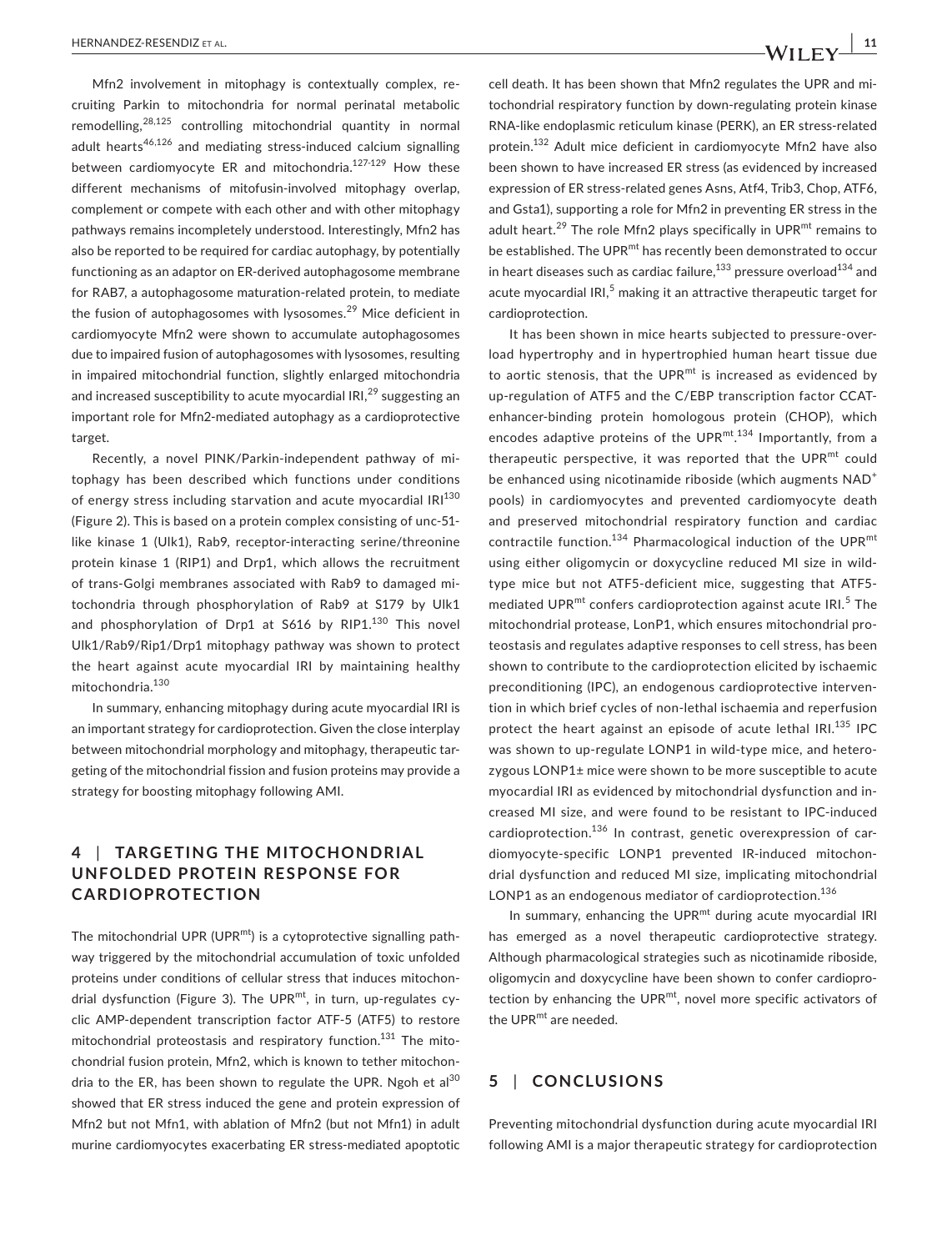in terms of reducing MI size, preserving cardiac function and preventing the onset of HF. In this regard, the mitochondrial fission and fusion proteins which play key roles in process involved in mitochondrial quality control (such as mitochondrial morphology, mitophagy and UPR $^{mt}$ ), act to preserve normal mitochondrial respiratory function in the setting of acute myocardial IRI, positioning them as key targets of cardioprotection. Substantial experimental data suggest that acute inhibition of mitochondrial fission can reduce MI size and preserve cardiac function in small animal models of AMI. Further studies are needed to test this therapeutic approach in clinically relevant large animal AMI models and to discover novel more specific inhibitors of the mitochondrial fission machinery. However, it is important to note that chronic inhibition of mitochondrial fission is detrimental to both susceptibility to acute IRI and cardiac function, as it suppresses mitophagy and results in the accumulation of damaged mitochondria. Although the mitochondrial fusion protein, OPA1, has been shown to be a target for acute cardioprotection (with its overexpression protecting against acute myocardial IRI), its beneficial effects have been attributed to non-fusion pleiotropic roles rather than its effects on mitochondrial morphology. The role of the mitofusins as targets for acute cardioprotection has been unexpected, as it appears that ablation of Mfn1 and/or Mfn2 confers a protective response against acute myocardial IRI, and again this may be due to their non-fusion pleiotropic roles (such as tethering SR), rather than their effects on mitochondrial morphology. Overall, targeting the mitochondrial fusion and fission proteins have emerged as important targets for cardioprotection and have the therapeutic potential to reduce MI size, preserve cardiac function and prevent HF in patients presenting with AMI.

#### **CONFLICT OF INTEREST**

The authors confirm that there are no conflicts of interest.

#### **AUTHOR CONTRIBUTION**

SRH, HG, FP, DJH, GD, all contributed to the design, writing and critical reading of the paper.

#### **ORCID**

*Henrique Girao* <https://orcid.org/0000-0002-5786-8447> *Derek J. Hausenloy* <https://orcid.org/0000-0003-0729-4956>

#### **REFERENCES**

- 1. Hausenloy DJ, Botker HE, Engstrom T, et al. Targeting reperfusion injury in patients with ST-segment elevation myocardial infarction: trials and tribulations. *Eur Heart J*. 2017;38(13):935-941.
- 2. Ong SB, Kalkhoran SB, Cabrera-Fuentes HA, Hausenloy DJ. Mitochondrial fusion and fission proteins as novel therapeutic targets for treating cardiovascular disease. *Eur J Pharmacol*. 2015;763(Pt A):104-114.
- 3. Ong SB, Hausenloy DJ. Mitochondrial morphology and cardiovascular disease. *Cardiovasc Res*. 201088(1):16-29.
- 4. Ong SB, Hall AR, Hausenloy DJ. Mitochondrial dynamics in cardiovascular health and disease. *Antioxid Redox Signal*. 2013;19(4):400-414.
- 5. Wang YT, Lim Y, McCall MN, et al. Cardioprotection by the mitochondrial unfolded protein response requires ATF5. *Am J Physiol Heart Circ Physiol*. 2019;317(2):H472-H478.
- 6. Frank S, Gaume B, Bergmann-Leitner ES, et al. The role of dynamin-related protein 1, a mediator of mitochondrial fission, in apoptosis. *Dev Cell*. 2001;1(4):515-525.
- 7. James DI, Parone PA, Mattenberger Y, Martinou JC. hFis1, a novel component of the mammalian mitochondrial fission machinery. *J Biol Chem*. 2003;278(38):36373-36379.
- 8. Gandre-Babbe S, van der Bliek AM. The novel tail-anchored membrane protein Mff controls mitochondrial and peroxisomal fission in mammalian cells. *Mol Biol Cell*. 2008;19(6):2402-2412.
- 9. Palmer CS, Osellame LD, Laine D, Koutsopoulos OS, Frazier AE, Ryan MT. MiD49 and MiD51, new components of the mitochondrial fission machinery. *EMBO Rep*. 2011;12(6):565-573.
- 10. Samangouei P, Crespo-Avilan GE, Cabrera-Fuentes H, et al. MiD49 and MiD51: New mediators of mitochondrial fission and novel targets for cardioprotection. *Cond Med*. 2018;1(5):239-246.
- 11. Friedman JR, Lackner LL, West M, DiBenedetto JR, Nunnari J, Voeltz GK. ER tubules mark sites of mitochondrial division. *Science*. 2011;334(6054):358-362.
- 12. Korobova F, Ramabhadran V, Higgs HN. An actin-dependent step in mitochondrial fission mediated by the ER-associated formin INF2. *Science*. 2013;339(6118):464-467.
- 13. Ji WK, Hatch AL, Merrill RA, Strack S, Higgs HN. Actin filaments target the oligomeric maturation of the dynamin GTPase Drp1 to mitochondrial fission sites. *Elife*. 2015;4:e11553.
- 14. Hu Q, Zhang H, Gutiérrez Cortés N, et al. Increased Drp1 acetylation by lipid overload induces cardiomyocyte death and heart dysfunction. *Circ Res*. 2020;126(4):456-470.
- 15. Adaniya SM, Uchi J, Cypress MW, Kusakari Y, Jhun BS. Posttranslational modifications of mitochondrial fission and fusion proteins in cardiac physiology and pathophysiology. *Am J Physiol Cell Physiol*. 2019;316(5):C583-C604.
- 16. Ong SB, Subrayan S, Lim SY, Yellon DM, Davidson SM, Hausenloy DJ. Inhibiting mitochondrial fission protects the heart against ischemia/reperfusion injury. *Circulation*. 2010;121(18):2012-2022.
- 17. Lin L, Zhang M, Yan R, Shan H, Diao J, Wei J. Inhibition of Drp1 attenuates mitochondrial damage and myocardial injury in Coxsackievirus B3 induced myocarditis. *Biochem Biophys Res Commun*. 2017;484(3):550-556.
- 18. Zhang N, Wang S, Li Y, Che L, Zhao Q. A selective inhibitor of Drp1, mdivi-1, acts against cerebral ischemia/reperfusion injury via an anti-apoptotic pathway in rats. *Neurosci Lett*. 2013;535: 104-109.
- 19. Gharanei M, Hussain A, Janneh O, Maddock H. Attenuation of doxorubicin-induced cardiotoxicity by mdivi-1: a mitochondrial division/mitophagy inhibitor. *PLoS ONE*. 2013;8(10):e77713.
- 20. Haileselassie B, Mukherjee R, Joshi AU, et al. Drp1/Fis1 interaction mediates mitochondrial dysfunction in septic cardiomyopathy. *J Mol Cell Cardiol*. 2019;130:160-169.
- 21. Liu J, Yan W, Zhao X, et al. Sirt3 attenuates post-infarction cardiac injury via inhibiting mitochondrial fission and normalization of AMPK-Drp1 pathways. *Cell Signal*. 2019;53:1-13.
- 22. Liang Q, Kobayashi S. Mitochondrial quality control in the diabetic heart. *J Mol Cell Cardiol*. 2016;95:57-69.
- 23. Santel A, Frank S, Gaume B, Herrler M, Youle RJ, Fuller MT. Mitofusin-1 protein is a generally expressed mediator of mitochondrial fusion in mammalian cells. *J Cell Sci*. 2003;116(Pt 13):2763-2774.
- 24. Santel A, Fuller MT. Control of mitochondrial morphology by a human mitofusin. *J Cell Sci*. 2001;114(Pt 5):867-874.
- 25. Cipolat S, de Brito OM, Dal Zilio B, Scorrano L. OPA1 requires mitofusin 1 to promote mitochondrial fusion. *Proc Natl Acad Sci U S A*. 2004;101(45):15927-15932.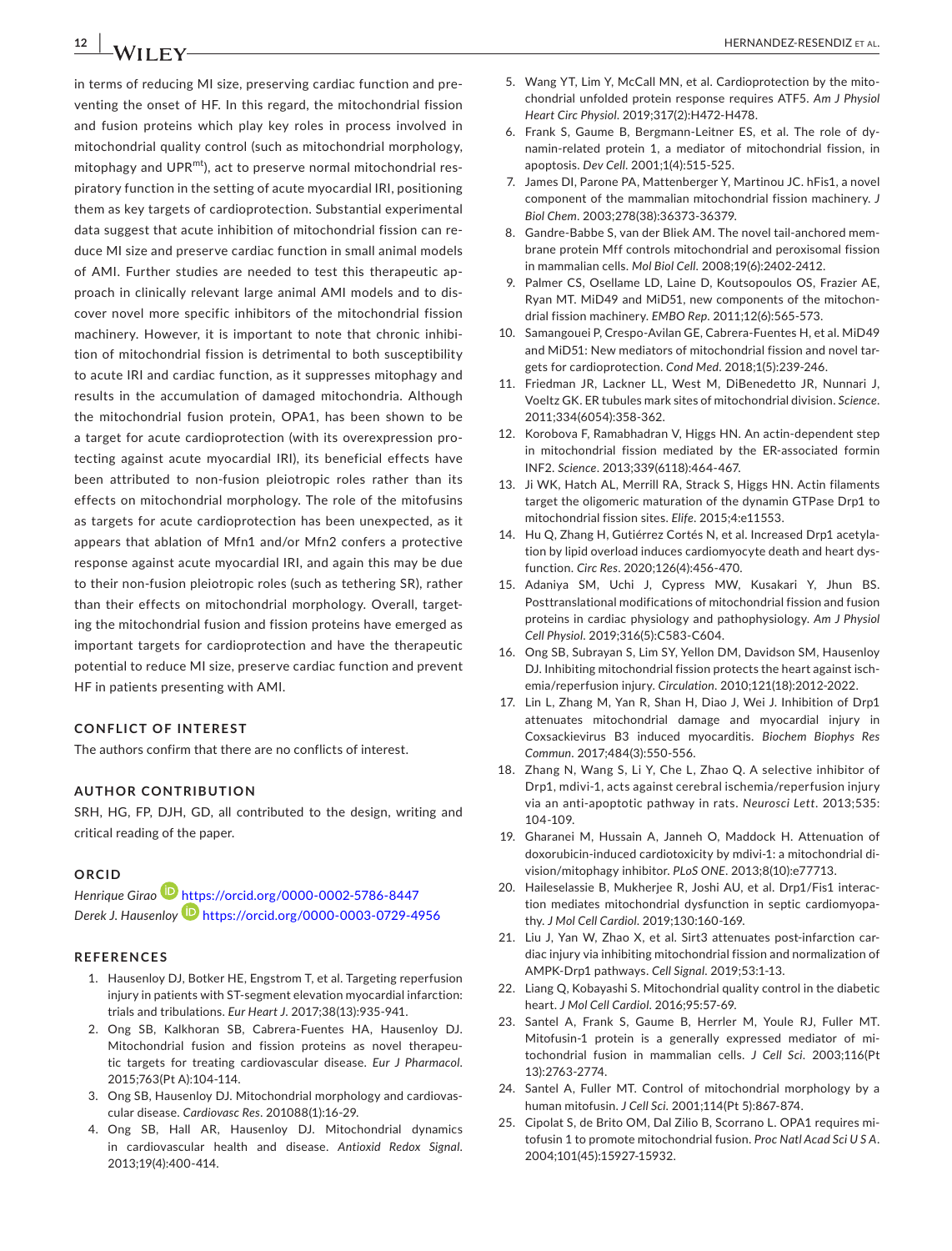- 26. Burke N, Hall AR, Hausenloy DJ. OPA1 in cardiovascular health and disease. *Curr Drug Targets*. 2015;16(8):912-920.
- 27. de Brito OM, Scorrano L. Mitofusin 2 tethers endoplasmic reticulum to mitochondria. *Nature*. 2008;456(7222):605-610.
- 28. Chen Y, Dorn GW. PINK1-phosphorylated mitofusin 2 is a Parkin receptor for culling damaged mitochondria. *Science*. 2013;340(6131):471-475.
- 29. Zhao T, Huang X, Han L, et al. Central role of mitofusin 2 in autophagosome-lysosome fusion in cardiomyocytes. *J Biol Chem*. 2012;287(28):23615-23625.
- 30. Ngoh GA, Papanicolaou KN, Walsh K. Loss of mitofusin 2 promotes endoplasmic reticulum stress. *J Biol Chem*. 2012;287(24):20321-20332.
- 31. Frezza C, Cipolat S, Martins de Brito O, et al. OPA1 controls apoptotic cristae remodeling independently from mitochondrial fusion. *Cell*. 2006;126(1):177-189.
- 32. Cogliati S, Frezza C, Soriano M, et al. Mitochondrial cristae shape determines respiratory chain supercomplexes assembly and respiratory efficiency. *Cell*. 2013;155(1):160-171.
- 33. Quintana-Cabrera R, Quirin C, Glytsou C, et al. The cristae modulator Optic atrophy 1 requires mitochondrial ATP synthase oligomers to safeguard mitochondrial function. *Nat Commun*. 2018;9(1):3399.
- 34. Fang L, Moore XL, Gao XM, Dart AM, Lim YL, Du XJ. Downregulation of mitofusin-2 expression in cardiac hypertrophy in vitro and in vivo. *Life Sci*. 2007;80(23):2154-2160.
- 35. Chen L, Gong Q, Stice JP, Knowlton AA. Mitochondrial OPA1, apoptosis, and heart failure. *Cardiovasc Res*. 2009;84(1):91-99.
- 36. Wu B, Li J, Ni H, et al. TLR4 activation promotes the progression of experimental autoimmune myocarditis to dilated cardiomyopathy by inducing mitochondrial dynamic imbalance. *Oxid Med Cell Longev*. 2018;2018:3181278.
- 37. Hu L, Ding M, Tang D, et al. Targeting mitochondrial dynamics by regulating Mfn2 for therapeutic intervention in diabetic cardiomyopathy. *Theranostics*. 2019;9(13):3687-3706.
- 38. Kalkhoran SB, Munro P, Qiao F, et al. Unique morphological characteristics of mitochondrial subtypes in the heart: the effect of ischemia and ischemic preconditioning. *Discoveries*. 2017;5(1):e71.
- 39. Chen Y, Liu Y, Dorn GW. Mitochondrial fusion is essential for organelle function and cardiac homeostasis. *Circ Res*. 2011;109(12):1327-1331.
- 40. Pham AH, McCaffery JM, Chan DC. Mouse lines with photo-activatable mitochondria to study mitochondrial dynamics. *Genesis*. 2012;50(11):833-843.
- 41. Huang X, Sun L, Ji S, et al. Kissing and nanotunneling mediate intermitochondrial communication in the heart. *Proc Natl Acad Sci U S A*. 2013;110(8):2846-2851.
- 42. Eisner V, Cupo RR, Gao E, et al. Mitochondrial fusion dynamics is robust in the heart and depends on calcium oscillations and contractile activity. *Proc Natl Acad Sci U S A*. 2017;114(5):E859-E868.
- 43. Kageyama Y, Hoshijima M, Seo K, et al. Parkin-independent mitophagy requires Drp1 and maintains the integrity of mammalian heart and brain. *EMBO J*. 2014;33(23):2798-2813.
- 44. Ishihara T, Ban-Ishihara R, Maeda M, et al. Dynamics of mitochondrial DNA nucleoids regulated by mitochondrial fission is essential for maintenance of homogeneously active mitochondria during neonatal heart development. *Mol Cell Biol*. 2015;35(1):211-223.
- 45. Ikeda Y, Shirakabe A, Maejima Y, et al. Endogenous Drp1 mediates mitochondrial autophagy and protects the heart against energy stress. *Circ Res*. 2015;116(2):264-278.
- 46. Song M, Mihara K, Chen Y, Scorrano L, Dorn GW. Mitochondrial fission and fusion factors reciprocally orchestrate mitophagic culling in mouse hearts and cultured fibroblasts. *Cell Metab*. 2015;21(2):273-286.
- 47. Qin Y, Li A, Liu B, et al. Mitochondrial fusion mediated by fusion promotion and fission inhibition directs adult mouse heart function toward a different direction. *FASEB J*. 2020;34(1):663-675.
- 48. Chen H, Ren S, Clish C, et al. Titration of mitochondrial fusion rescues Mff-deficient cardiomyopathy. *J Cell Biol*. 2015;211(4):795-805.
- 49. Papanicolaou KN, Khairallah RJ, Ngoh GA, et al. Mitofusin-2 maintains mitochondrial structure and contributes to stress-induced permeability transition in cardiac myocytes. *Mol Cell Biol*. 2011;31(6):1309-1328.
- 50. Hall AR, Burke N, Dongworth RK, et al. Hearts deficient in both Mfn1 and Mfn2 are protected against acute myocardial infarction. *Cell Death Dis*. 2016;7:e2238.
- 51. Papanicolaou KN, Ngoh GA, Dabkowski ER, et al. Cardiomyocyte deletion of mitofusin-1 leads to mitochondrial fragmentation and improves tolerance to ROS-induced mitochondrial dysfunction and cell death. *Am J Physiol Heart Circ Physiol*. 2012;302(1):H167-H179.
- 52. Papanicolaou KN, Kikuchi R, Ngoh GA, et al. Mitofusins 1 and 2 are essential for postnatal metabolic remodeling in heart. *Circ Res*. 2012;111(8):1012-1026.
- 53. Piquereau J, Caffin F, Novotova M, et al. Down-regulation of OPA1 alters mouse mitochondrial morphology, PTP function, and cardiac adaptation to pressure overload. *Cardiovasc Res*. 2012;94(3):408-417.
- 54. Le Page S, Niro M, Fauconnier J, et al. Increase in cardiac ischemia-reperfusion injuries in Opa1+/- mouse model. *PLoS ONE*. 2016;11(10):e0164066.
- 55. Chen LE, Liu T, Tran A, et al. OPA1 mutation and late-onset cardiomyopathy: mitochondrial dysfunction and mtDNA instability. *J Am Heart Assoc*. 2012;1(5):e003012.
- 56. Wai T, Garcia-Prieto J, Baker MJ, et al. Imbalanced OPA1 processing and mitochondrial fragmentation cause heart failure in mice. *Science*. 2015;350(6265):aad0116.
- 57. Papanicolaou KN, Phillippo MM, Walsh K. Mitofusins and the mitochondrial permeability transition: the potential downside of mitochondrial fusion. *Am J Physiol Heart Circ Physiol*. 2012;303(3):H2 43-H255.
- 58. Brady NR, Hamacher-Brady A, Gottlieb RA. Proapoptotic BCL-2 family members and mitochondrial dysfunction during ischemia/ reperfusion injury, a study employing cardiac HL-1 cells and GFP biosensors. *Biochim Biophys Acta*. 2006;1757(5–6):667-678.
- 59. Zaja I, Bai X, Liu Y, et al. Cdk1, PKCdelta and calcineurin-mediated Drp1 pathway contributes to mitochondrial fission-induced cardiomyocyte death. *Biochem Biophys Res Commun*. 2014;453(4):710-721.
- 60. Hom J, Yu T, Yoon Y, Porter G, Sheu SS. Regulation of mitochondrial fission by intracellular Ca(2+) in rat ventricular myocytes. *Biochim Biophys Acta*. 2010;1797(6-7):913-921.
- 61. Wang J-X, Jiao J-Q, Li Q, et al. miR-499 regulates mitochondrial dynamics by targeting calcineurin and dynamin-related protein-1. *Nat Med*. 2011;17(1):71-78.
- 62. Guo C, Hildick KL, Luo J, Dearden L, Wilkinson KA, Henley JM. SENP3-mediated deSUMOylation of dynamin-related protein 1 promotes cell death following ischaemia. *EMBO J*. 2013;32(11):1514-1528.
- 63. Gao L, Zhao Y, He J, et al. The desumoylating enzyme sentrin-specific protease 3 contributes to myocardial ischemia reperfusion injury. *J Genet Genomics*. 2018;45(3):125-135.
- 64. Lu Y-T, Li L-Z, Yang Y-L, et al. Succinate induces aberrant mitochondrial fission in cardiomyocytes through GPR91 signaling. *Cell Death Dis*. 2018;9(6):672.
- 65. Jin Q, Li R, Hu N, et al. DUSP1 alleviates cardiac ischemia/reperfusion injury by suppressing the Mff-required mitochondrial fission and Bnip3-related mitophagy via the JNK pathways. *Redox Biol*. 2018;14:576-587.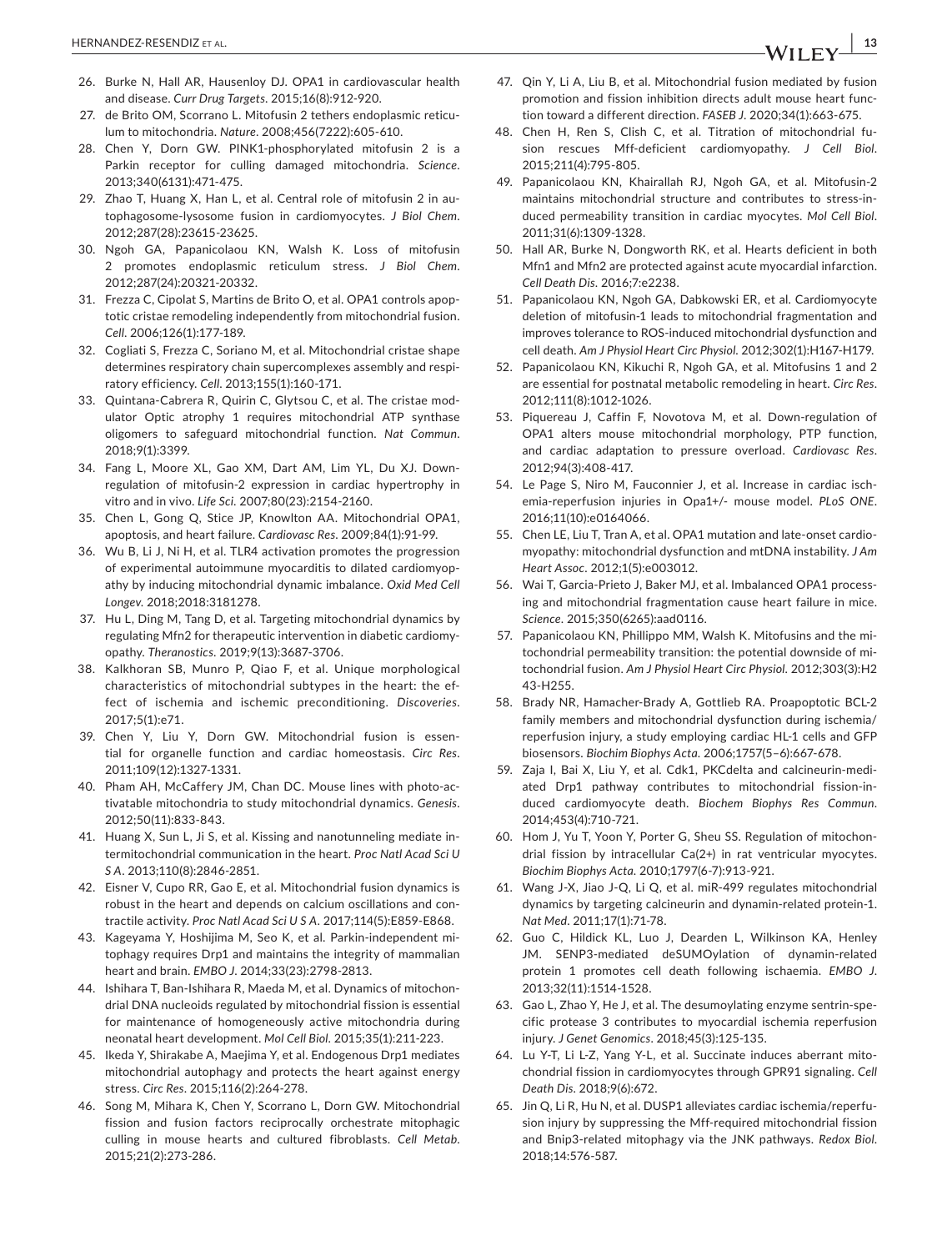- 66. Zhou H, Wang J, Zhu P, et al. NR4A1 aggravates the cardiac microvascular ischemia reperfusion injury through suppressing FUNDC1-mediated mitophagy and promoting Mffrequired mitochondrial fission by CK2alpha. *Basic Res Cardiol*. 2018;113(4):23.
- 67. Ding M, Dong Q, Liu Z, et al. Inhibition of dynamin-related protein 1 protects against myocardial ischemia-reperfusion injury in diabetic mice. *Cardiovasc Diabetol*. 2017;16(1):19.
- 68. Yu J, Maimaitili Y, Xie P, et al. High glucose concentration abrogates sevoflurane post-conditioning cardioprotection by advancing mitochondrial fission but dynamin-related protein 1 inhibitor restores these effects. *Acta Physiol (Oxf)*. 2017;220(1):83-98.
- 69. Rosdah AA, Bond ST, Sivakumaran P, et al. Mdivi-1 protects human W8B2(+) cardiac stem cells from oxidative stress and simulated ischemia-reperfusion injury. *Stem Cells Dev*. 2017;26(24):1771-1780.
- 70. Gao D, Zhang L, Dhillon R, Hong TT, Shaw RM, Zhu J. Dynasore protects mitochondria and improves cardiac lusitropy in Langendorff perfused mouse heart. *PLoS ONE*. 2013;8(4):e60967.
- 71. Disatnik M-H, Ferreira JCB, Campos JC, et al. Acute inhibition of excessive mitochondrial fission after myocardial infarction prevents long-term cardiac dysfunction. *J Am Heart Assoc*. 2013;2(5):e000461.
- 72. Sharp WW, Fang YH, Han M, et al. Dynamin-related protein 1 (Drp1)-mediated diastolic dysfunction in myocardial ischemia-reperfusion injury: therapeutic benefits of Drp1 inhibition to reduce mitochondrial fission. *FASEB J*. 2014;28(1):316-326.
- 73. Bordt EA, Clerc P, Roelofs BA, et al. The Putative Drp1 Inhibitor mdivi-1 is a reversible mitochondrial complex i inhibitor that modulates reactive oxygen species. *Dev Cell*. 2017;40(6):583-594.
- 74. Zhang H, Wang P, Bisetto S, et al. A novel fission-independent role of dynamin-related protein 1 in cardiac mitochondrial respiration. *Cardiovasc Res*. 2017;113(2):160-170.
- 75. Wu D, Dasgupta A, Chen KH, et al. Identification of novel dynamin-related protein 1 (Drp1) GTPase inhibitors: therapeutic potential of Drpitor1 and Drpitor1a in cancer and cardiac ischemia-reperfusion injury. *FASEB J*. 2020;34(1):1447-1464.
- 76. Zepeda R, Kuzmicic J, Parra V, et al. Drp1 loss-of-function reduces cardiomyocyte oxygen dependence protecting the heart from ischemia-reperfusion injury. *J Cardiovasc Pharmacol*. 2014;63(6):477-487.
- 77. Long BO, Wang K, Li NA, et al. miR-761 regulates the mitochondrial network by targeting mitochondrial fission factor. *Free Radic Biol Med*. 2013;65:371-379.
- 78. Zhou H, Hu S, Jin Q, et al. Mff-Dependent Mitochondrial Fission Contributes to the Pathogenesis of Cardiac Microvasculature Ischemia/Reperfusion Injury via Induction of mROS-Mediated Cardiolipin Oxidation and HK2/VDAC1 Disassociation-Involved mPTP Opening. *J Am Heart Assoc*. 2017;6(3).
- 79. Chen K-H, Dasgupta A, Lin J, et al. Epigenetic Dysregulation of the Dynamin-Related Protein 1 Binding Partners MiD49 and MiD51 increases mitotic mitochondrial fission and promotes pulmonary arterial hypertension: mechanistic and therapeutic implications. *Circulation*. 2018;138(3):287-304.
- 80. Ong SB, Kwek XY, Katwadi K, et al. Targeting mitochondrial fission using Mdivi-1 in a clinically relevant large animal model of acute myocardial infarction: a pilot study. *Int J Mol Sci*. 2019;20(16):3972.
- 81. Ishikita A, Matoba T, Ikeda G, et al. Nanoparticle-mediated delivery of mitochondrial division inhibitor 1 to the myocardium protects the heart from ischemia-reperfusion injury through inhibition of mitochondria outer membrane permeabilization: a new therapeutic modality for acute myocardial infarction*. J Am Heart Assoc*. 2016;5(7).
- 82. Hausenloy DJ, Chilian W, Crea F, et al. The coronary circulation in acute myocardial ischaemia/reperfusion injury: a target for cardioprotection. *Cardiovasc Res*. 2019;115(7):1143-1155.
- 83. Zhou H, Zhang Y, Hu S, et al. Melatonin protects cardiac microvasculature against ischemia/reperfusion injury via suppression of mitochondrial fission-VDAC1-HK2-mPTP-mitophagy axis. *J Pineal Res*. 2017;63(1):e12413.
- 84. Zhou H, Wang S, Zhu P, Hu S, Chen Y, Ren J. Empagliflozin rescues diabetic myocardial microvascular injury via AMPK-mediated inhibition of mitochondrial fission. *Redox Biol*. 2018;15:335-346.
- 85. Zhou H, Shi C, Hu S, Zhu H, Ren J, Chen Y. BI1 is associated with microvascular protection in cardiac ischemia reperfusion injury via repressing Syk-Nox2-Drp1-mitochondrial fission pathways. *Angiogenesis*. 2018;21(3):599-615.
- 86. Brooks C, Wei Q, Cho SG, Dong Z. Regulation of mitochondrial dynamics in acute kidney injury in cell culture and rodent models. *J Clin Invest*. 2009;119(5):1275-1285.
- 87. Jiang H-K, Wang Y-H, Sun L, et al. Aerobic interval training attenuates mitochondrial dysfunction in rats post-myocardial infarction: roles of mitochondrial network dynamics. *Int J Mol Sci*. 2014;15(4):5304-5322.
- 88. Pride CK, Mo LI, Quesnelle K, et al. Nitrite activates protein kinase A in normoxia to mediate mitochondrial fusion and tolerance to ischaemia/reperfusion. *Cardiovasc Res*. 2014;101(1):57-68.
- 89. Mizuno M, Kuno A, Yano T, et al. Empagliflozin normalizes the size and number of mitochondria and prevents reduction in mitochondrial size after myocardial infarction in diabetic hearts. *Physiol Rep*. 2018;6(12):e13741.
- 90. Tanajak P, Sa-nguanmoo P, Sivasinprasasn S, et al. Cardioprotection of dapagliflozin and vildagliptin in rats with cardiac ischemia-reperfusion injury. *J Endocrinol*. 2018;236(2):69-84.
- 91. Bian X, Xu J, Zhao H, et al. Zinc-induced SUMOylation of Dynamin-Related Protein 1 protects the heart against ischemia-reperfusion injury. *Oxid Med Cell Longev*. 2019;2019:1232146.
- 92. Din S, Mason M, Volkers M, et al. Pim-1 preserves mitochondrial morphology by inhibiting dynamin-related protein 1 translocation. *Proc Natl Acad Sci U S A*. 2013;110(15):5969-5974.
- 93. Nuntaphum W, Pongkan W, Wongjaikam S, et al. Vagus nerve stimulation exerts cardioprotection against myocardial ischemia/ reperfusion injury predominantly through its efferent vagal fibers. *Basic Res Cardiol*. 2018;113(4):22.
- 94. Xue RQ, Sun L, Yu XJ, Li DL, Zang WJ. Vagal nerve stimulation improves mitochondrial dynamics via an M3 receptor/CaMKKbeta/ AMPK pathway in isoproterenol-induced myocardial ischaemia. *J Cell Mol Med*. 2017;21(1):58-71.
- 95. Dongworth RK, Mukherjee UA, Hall AR, et al. DJ-1 protects against cell death following acute cardiac ischemia-reperfusion injury. *Cell Death Dis*. 2014;5:e1082.
- 96. Shimizu Y, Lambert JP, Nicholson CK, et al. DJ-1 protects the heart against ischemia-reperfusion injury by regulating mitochondrial fission. *J Mol Cell Cardiol*. 2016;97:56-66.
- 97. Yang Y-L, Li J, Liu K, et al. Ginsenoside Rg5 increases cardiomyocyte resistance to ischemic injury through regulation of mitochondrial hexokinase-II and dynamin-related protein 1. *Cell Death Dis*. 2017;8(2):e2625.
- 98. Sun X, Yang Y, Xie Y, Shi X, Huang L, Tan W. Protective role of STVNa in myocardial ischemia reperfusion injury by inhibiting mitochondrial fission. *Oncotarget*. 2018;9(2):1898-1905.
- 99. Zhao L, Zhuang J, Wang Y, et al. Propofol ameliorates H9c2 cells apoptosis induced by oxygen glucose deprivation and reperfusion injury via inhibiting high levels of mitochondrial fusion and fission. *Front Pharmacol*. 2019;10:61.
- 100. Neuspiel M, Zunino R, Gangaraju S, Rippstein P, McBride H. Activated mitofusin 2 signals mitochondrial fusion, interferes with